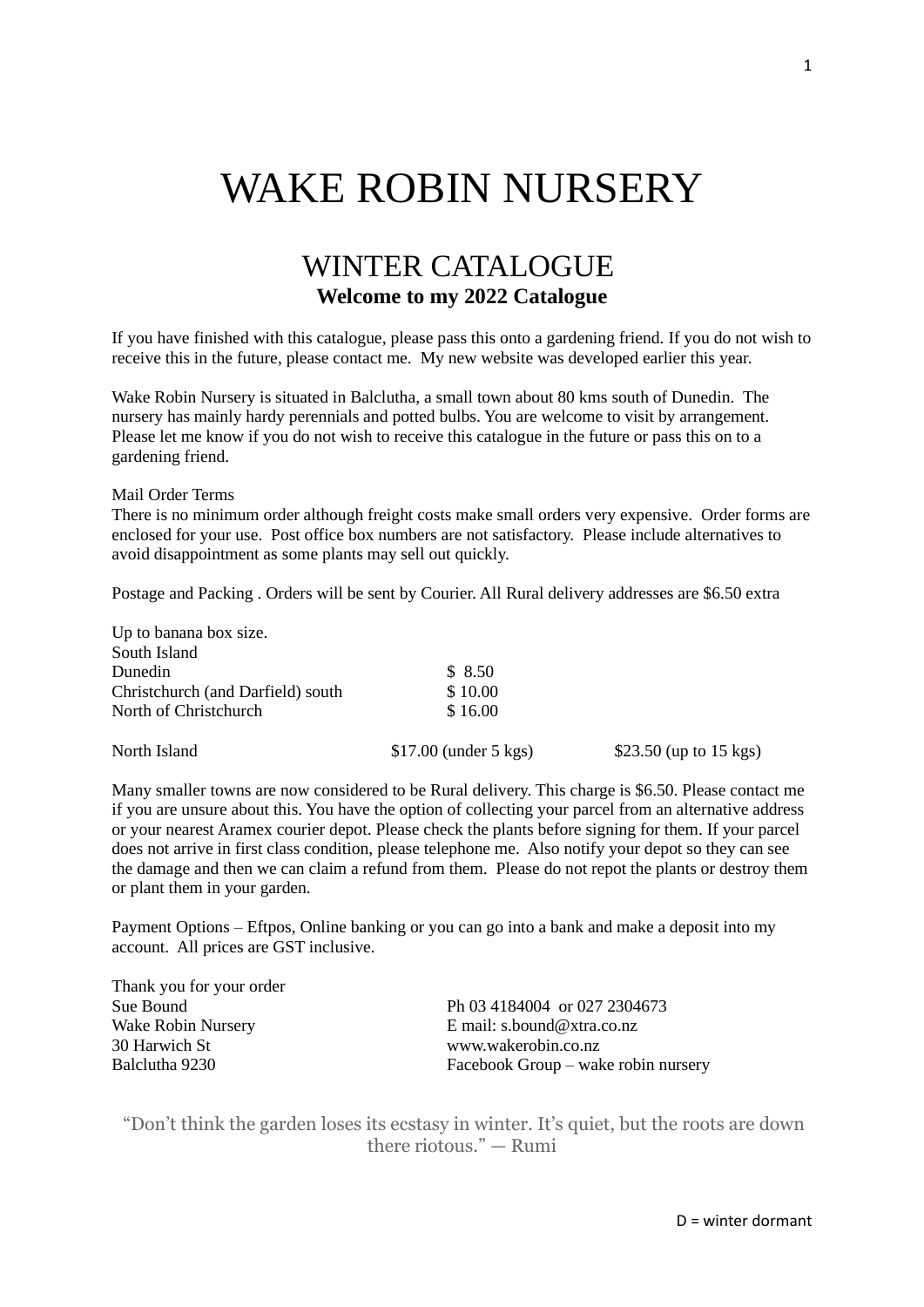#### **Bulbs**

Brodiaea 'Queen Fabiola' Few 3 large bulbs \$8.00 To 50 cms. Pretty purple blue flower. Sun and good drainage. Can be sent as loose bulbs in autumn. Cardiocrinum giganteum de contractes de la contracte de la proposa de la contracte de la contracte de la proposa de la contracte de la contracte de la proposa de la contracte de la proposa de la contracte de la contracte d Large 5 to 6 year old bulbs. (Lilium gigantuem, Giant Himalayan Lily). 30 cms long, fragrant, creamy white trumpet shaped flowers, striped or flecked purple-red inside on stems up to 4 metres. Summer flowering. Attractive large heart shaped leaves. Decorative seedheads. Spectacular plants for a woodland type garden amongst trees and shrubs. Humus rich, moist but well-drained soil. Plants die immediately after flowering but numerous offsets are produced which can be removed. Offsets take 5 years to flower. A winter mulch is beneficial to protect new growth. Chinodoxa – White D \$5.00 1 potted bulb. Beautiful variety and seldom available. Colchicum agrippinum D 5 for \$10.00 Will be sent as loose bulbs. Height to 10 cms. Distinctly different from the goblet-shaped forms, the flowers open almost flat, with broad, pointed petals, which are pinkish-lilac heavily chequered in darker purple tones. Narrow, wavy-edged leaves appear after flowering. This bulb increases well in composted soil, in an open, sunny site. Eucomis white with pink tinge Few D \$7.00 Larger bulbs. Tall variety. Sun and good drainage. Impressive summer to early autumn. Galanthus nivalis 'Sam Arnott' (Snowdrops) 3 bulbs - \$11 1 pot of 3 large (flowering size) bulbs. In bud or flower from mid to late July to august. Supposed to be the easiest and one of the nicest to grow with very large flowers. Delightful in July/August for the first of the spring bulbs. Very good drainage, sun to part shade. Summer/autumn dormant. Galtonia candicans 'Viridiflora' D \$10.00 (Summer Hyacinth). To 1 metre. Pale green, nodding, bell-shaped flowers late summer. Sun and well-drained soil. Haemanthus Albiflos  $$12.00$ White. 2 to 3 leaves in July 2021. Lovely smooth and shiny leaves, long flowering season and red berries. Dappled shade or in pots. To 25 cms when in flower. Plant with the upper half of the bulb above the soil level. The compact flower heads are up to 5cm wide, consisting of numerous erect, narrow white flowers. The erect stamens protrude conspicuously beyond the tips of the flowers and the anthers turn yellow or orange when ripe. Protect from hard frost – not fully hardy. Lilies prefer cool soil. Plant Lilies in well-drained soil where they will receive 6–8 hours of sun a day Lilium hansonii D  $\qquad$  \$15.00 (Martagon). To 1.3 metres. Sweetly fragrant and downward facing flowers - Orange yellow with brown spots. Sun/part shade. Lower plants surrounding Lilies protect roots from drying out. Excellent cut flower. Lilium henryi D \$10.00 Species. The flowers are orange, spotted black, and unscented. The petals are recurving (bent backwards). To about 1.5 m high - may need staking. Long lasting flowers and textured petals,

"In seed time learn, in harvest teach, in winter enjoy." — W Blake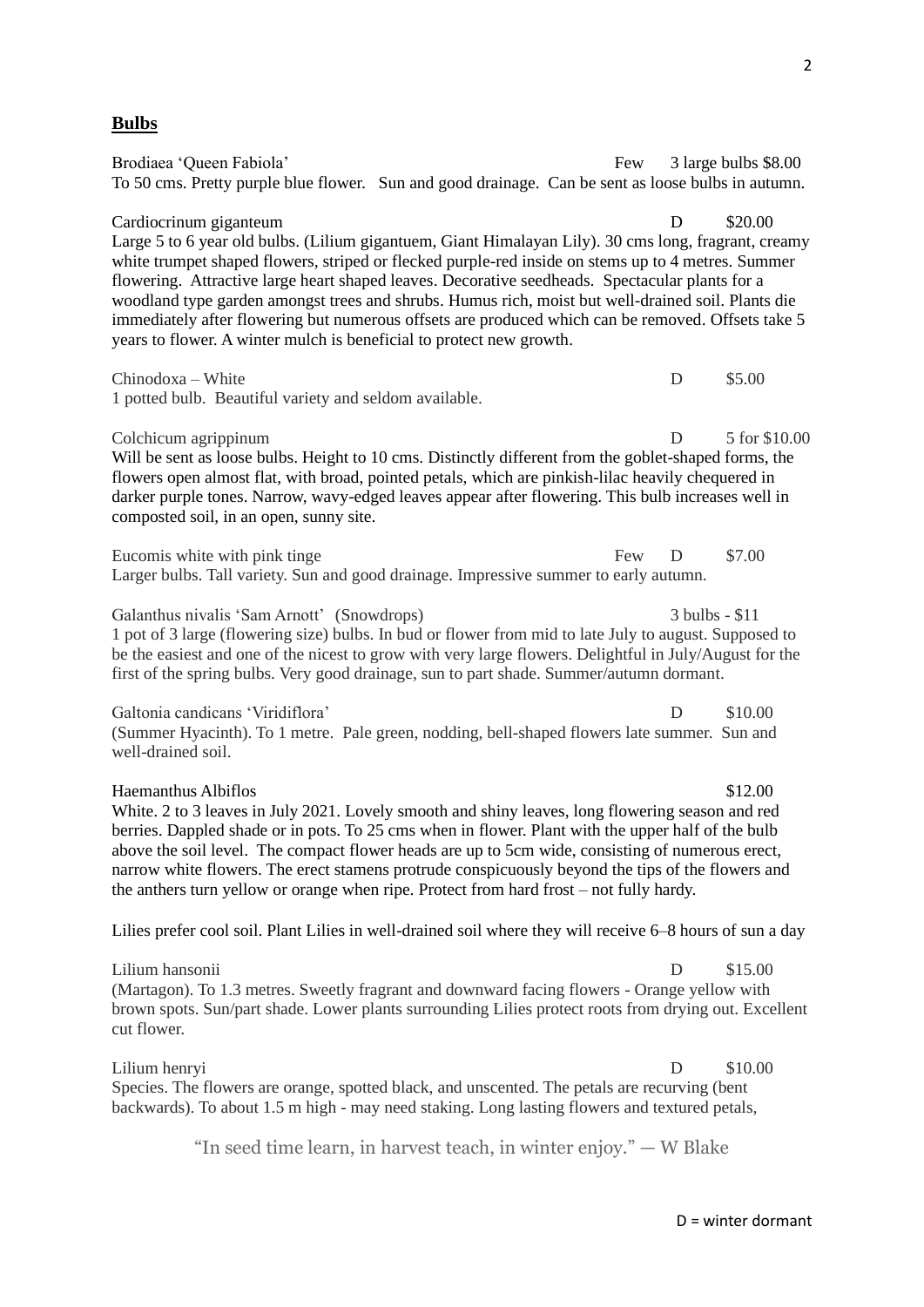| Lilium Martagon Album<br>(Turks Cap Lily). Medium/large bulbs. Species Lily. Strong one metre tall stems with 20 to 30 small<br>tightly reflexed clear ivory white flowers with yellow/orange anthers late spring/early summer. Flower<br>late spring/early summer. Usually require 12 months of 'settling in'. For best results, some grit and a<br>generous quantity of leafmould or other organic material should be mixed through the soil. |     | D | \$12.00             |
|-------------------------------------------------------------------------------------------------------------------------------------------------------------------------------------------------------------------------------------------------------------------------------------------------------------------------------------------------------------------------------------------------------------------------------------------------|-----|---|---------------------|
| Lilium martagon Orangy yellow/pink<br>Beautiful variety with orangy yellow flowers. The reverse side of the deeply recurved petals are<br>pink/yellow . Species lily. Summer flowering. Some shade is fine. Good drainage.                                                                                                                                                                                                                      | Few | D | \$13.00             |
| Muscari 'Blue Spike'<br>Have flowered. Lovely double blue flowers in spring. Sun and good drainage.                                                                                                                                                                                                                                                                                                                                             | D   |   | 3 bulbs for \$9.00  |
| Muscari 'Iceberg'<br>Have flowered. Lovely pale blue flowers in spring. Sun and good drainage.                                                                                                                                                                                                                                                                                                                                                  | D   |   | 3 bulbs for \$9.00  |
| Muscari Pink Surprise<br>To 15 cms. Pink flowers. Sun and good drainage.                                                                                                                                                                                                                                                                                                                                                                        | D   |   | 2 bulbs for \$14.00 |
| Muscari Plumosum<br>To 20 ccms. Mauve to purply blue flowers in spring. Silver highlighted, feather-like plumes. Sun.                                                                                                                                                                                                                                                                                                                           | D   |   | 3 bulbs for \$10.00 |
| Muscari Siberian Tiger<br>Award winning cultivar. Height 15 to 20 cms. Spring flowering with beautiful, fragrant, densely<br>compacted bright white nodding flowers. Plant in a group. Sun or light shade. Good for cut flowers.                                                                                                                                                                                                                | D   |   | 3 bulbs for \$10.00 |
| Muscari 'Touch of Snow'<br>Have flowered. Rich cobalt blue flowers with a 'touch of snow' on 10 to 15 cms stems in spring. Sun.                                                                                                                                                                                                                                                                                                                 | D   |   | 3 bulbs for \$9.00  |
| Muscari 'White Magic'<br>To 15 cms. Pure white, a larger and stronger variety. Spring flowering. Sun, good drainage.                                                                                                                                                                                                                                                                                                                            | D   |   | 3 bulbs for \$10.00 |
| Scilla ramburei<br>Dwarf, showy species with lavender blue flowers to about 1 cm across. Moist, well-drained soil. Sun.                                                                                                                                                                                                                                                                                                                         | D   |   | 3 bulbs for \$10.00 |
| Scilla tubergeniana<br>Height to 15 cms. Showy, star-shaped, palest blue flowers August. Sun/light shade. Good drainage,<br>suits woodland, wild or naturalised areas, rock gardens, edging, cottage gardens. Summer dormant.                                                                                                                                                                                                                   |     |   | \$8.00              |
| Zephyranthes verecunda<br>To 20 cms. White flowers, tinged with pink that open up after rain in spring/summer. Often more than<br>one flower per bulb. Suits sandy, drier soil, sun.                                                                                                                                                                                                                                                            |     |   | 5 bulbs for \$8.00  |
| <b>Seeds</b><br>Aconitum napellus<br>(2022. Best sown autumn to winter. Mature height to 1.5 metres. Hooded deep blue flowers on very<br>erect spikes late summer/early autumn. Tall, impressive plant for back of border – staked. Easy to<br>grow, part shade, moist soil.                                                                                                                                                                    |     |   | 30 for \$4.00       |
| Clianthus puniceus (Kakabeak)<br>Native shrub with striking clusters of red flowers. To 2 metres. Flowers spring to early summer.                                                                                                                                                                                                                                                                                                               |     |   | 30 for \$4.00       |
| "Winter Garden, the moon thinned to a thread, insects singing." – M Basho                                                                                                                                                                                                                                                                                                                                                                       |     |   |                     |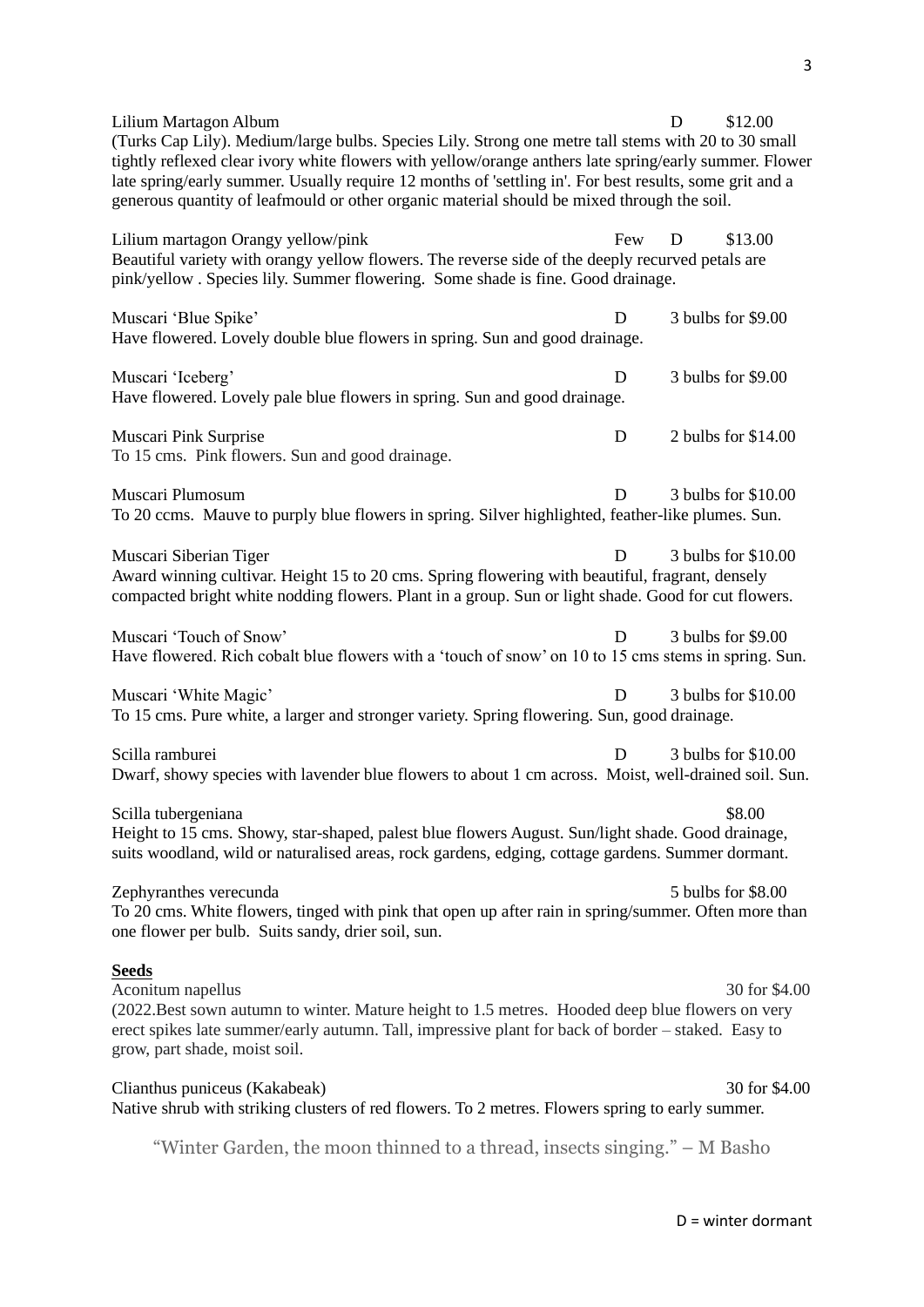| Francoa sonchifolia<br>(Bridal Wreath). Dark green leaves to 30 cms. Spikes to 70 cms with pale pink flowers with deeper<br>pink veins. Sun/part shade. Good cut flower.                                                                                         |                | 30 for \$4.00 |
|------------------------------------------------------------------------------------------------------------------------------------------------------------------------------------------------------------------------------------------------------------------|----------------|---------------|
| Galtonia candicans<br>(Summer Hyacinth). Tall with dark green strap-like foliage. Pretty bell-shaped white flowers tinged<br>with green in summer. Stunning cut flower. Full sun. Loved by bees and butterflies                                                  |                | 30 for \$4.00 |
| Lathrys latifolius 'White Pearl'<br>Large white flowers in summer. Climber. Sun.                                                                                                                                                                                 |                | 30 for \$4.00 |
| Ratibida pinnata<br>1.2 metres. (Yellow Coneflower). Showy yellow flowers with droopy soft yellow rays. Cone-like<br>green centres. Attracts insects. Drought tolerant. Excellent cut flower. Sun or part shade.                                                 |                | 30 for \$4.00 |
| Verbascum chaixii 'Album'<br>To 1 metre. Erect spikes bear dense white flowers studded with purple and orange 'eyes' Sun or light<br>shade. Cut spent spike and new ones will be produced. Rich green leaves form a nice rosette.                                |                | 30 seeds      |
| <b>Dry Products</b><br>Plastic Labels-white<br>Ideal for identifying plants or bulbs in your garden. New. 125mm long                                                                                                                                             | 50 for \$10.00 |               |
| <b>Perennials - Sun</b><br>Alyssum montanum 'Mountain Gold'<br>To 15 cms. Masses of golden yellow flowers in spring. Trailing ground cover. Suits drier, rocky soil.<br>Attracts bees and butterflies. Sun. Suits rockery, edging, containers. Drought tolerant. |                | \$10.00       |
| Alyssum citrinum<br>Yellow flowers in spring and on and off after that. Low growing. Sun. Rockery or edge of border.                                                                                                                                             | Few            | \$10.00       |
| Aquilegia Blue/White<br>To 60 cms. Unnamed but a lovely blue and white variety. Sun.                                                                                                                                                                             | D              | \$9.00        |
| Aquilegia Cameo - Pink and White<br>Few<br>Columbine. 20 cms. Pink flowers with creamy white centres in spring. Compact for rockery or border<br>edging. Sun, moist but well-drained soil. Light second flowering autumn.                                        | D              | \$10.00       |
| Aquilegia Crystal Star<br>To 70 cms in flower. Perfectly shaped white petals, flowering in summer. Ideal cut flower. Sun or part<br>shade.                                                                                                                       | D              | \$10.00       |
| Aquilegia Crystal Star Red<br>To 60 cms. Long spurred red flowers in summer. Sun and good drainage                                                                                                                                                               | D              | \$10.00       |
| Armeria maritima plant. (Sea Thrift)<br>Compact ground cover, growing in low clumps. Long stems support globes of bright pink flowers in<br>summer. Sun. Great for rockery or edging.                                                                            |                | \$8.00        |
| Aubrietia 'Purple Cascade'<br>Evergreen ground cover covered in purple flowers over many weeks. Great for pathway edging, rock<br>walls or in containers. Trim after flowering to encourage a thick mounding habit. Sun.                                         |                | \$9.00        |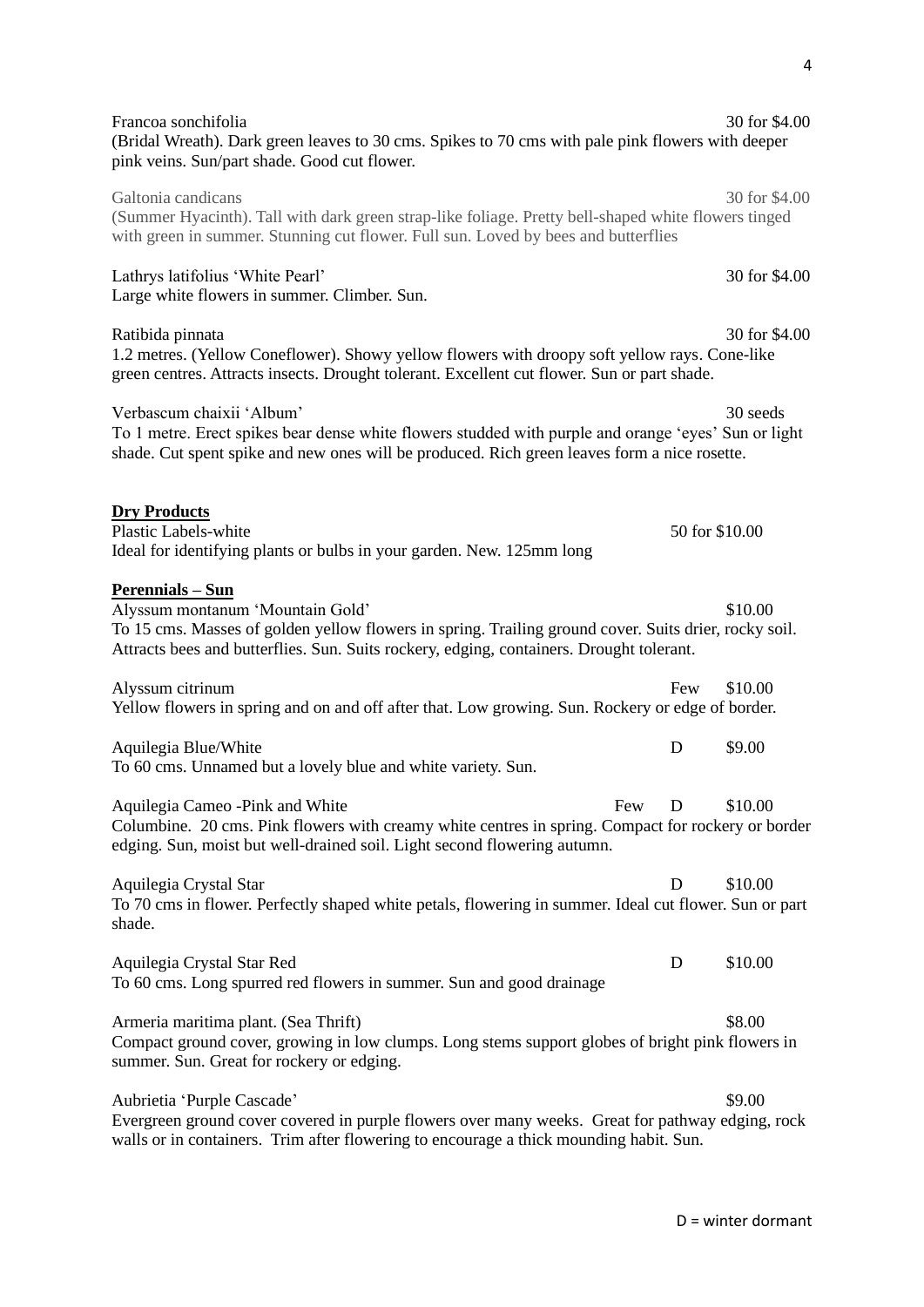| Bidens 'Gold Mound'<br>To 20 cms. Fine branching stems (fern-like). Masses of bright yellow flowers over many months.<br>Ideal for hanging baskets, pots, rockery, border. Sun or part shade. Good drainage.                                      | D      | \$9.00                  |
|---------------------------------------------------------------------------------------------------------------------------------------------------------------------------------------------------------------------------------------------------|--------|-------------------------|
| Collect or trimmed<br>Bidens – pale lemon<br>To 1 metre. Unnamed, pretty taller variety with lovely pale lemon flowers. Sun and good drainage.                                                                                                    | D      | \$9.00                  |
| Campanula glomerata 'Superba'<br>To 30 cms. Large upright purple bells from late spring to summer. Sun or light shade.                                                                                                                            | D      | \$9.00                  |
| Campanula 'Pink Octopus'<br>To 45 cms. Unusual Bellflower. Beautiful, long and narrow, spidery pink petals form fascinating<br>octopus-like flowers on strong stems. Deep cut green foliage. Sun or part shade. Long flowering<br>ground cover.   | D      | \$10.00                 |
| Campanula 'Resholdt's Variety'<br>Masses of pretty, lilac-blue flowers spring to summer. Compact and suits rockery, ideal as edging,<br>useful for pots/hanging baskets. Sun.                                                                     | D      | \$10.00                 |
| Campanula Taikion Blue<br>Peachleaf Bellflower. To 60 cms. Large blue flowers in summer. Excellent cut flower – long<br>flowering. Sun or sun/shade.                                                                                              | D      | \$10.00                 |
| Campanula 'Van Houtei' (Mystic Bells)<br>60 cms. Pretty, clump forming ground cover for sunny area. Constant abundance of large mid blue<br>flowers from late spring to autumn. A light trim encourages new flushes of flowers.                   | D      | \$10.00                 |
| Centaurea macrocephala<br>Rare. To 1 metre. Large yellow, thistle-like flowers in mid-summer. Good cut/dried flower Sun and<br>good drainage. 1 litre.                                                                                            | D      | \$15.00                 |
| Centaurea pulcherrima<br>To 40 cms. Grey green feathered foliage with large pink flowers from late spring. Sun.<br>Centaurea pulcherrima (Growing on Lines)                                                                                       | D<br>D | \$9.00<br>5 for \$17.50 |
| Clematis integrifolia 'Blue Ribbons'<br>(Bush Clematis). Younger plants. Large indigo blue flowers in summer. New growth brings a second<br>flush of flowers. Low growing and best lightly staked or supported. Prune late winter to 20 cms above | D      | \$9.00                  |
| Coreopsis verticillata<br>To 40 cms. Bushy rhizomatous perennial with numerous branched stems. Bears yellow daisy like<br>flowerheads in loose corymbs in early summer. Sun or part shade, well-drained soil.                                     | D      | \$9.00                  |
| Coreopsis verticillata 'Moonbeam'<br>50 cms. Deep green foliage, soft yellow daisy-like flowers summer/autumn. . Sun. Makes an ideal<br>middle of border plant, cottage garden, rock garden, pots.                                                | Ð      | \$10.00.                |
| Dianthus Cranberry Ice<br>To 35 cms. Fragrant single blooms spring to autumn. Fringed petals of bright cranberry red with a<br>contrasting rose-pink eye. Great for rockery or edging. Attractive to butterflies. Sun.                            |        | \$8.00                  |
| "A garden is half-made when it is well planned. The best gardener is the best one who does the most                                                                                                                                               |        |                         |

gardening by the winter fire." — L H Bailey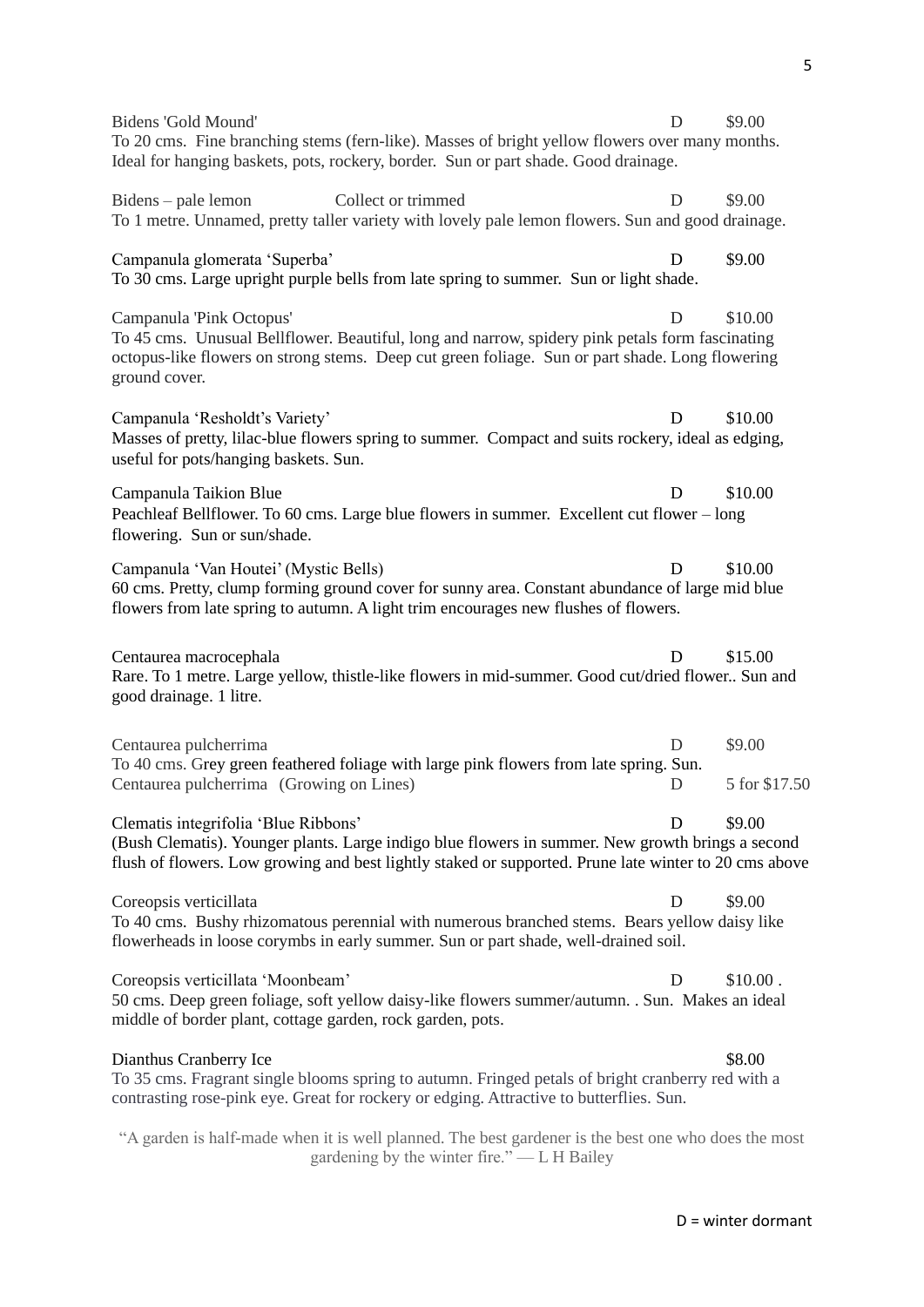Dictamnus albus var. purpureus Few D \$10.00 (Burning Bush). Plants are 2 years old.. Normally take 4 years to flower. Mature plants are 80 to 90 cms. Highly fragrant, purply - mauve, 5-petalled flowers with darker veins and long, projecting stamens are borne in long, open racemes in early summer. Specimen plant in garden and best planted where you can brush past them so you can enjoy the fragrance released. Dimorphotheca barbarae compacta \$10.00 (African Daisy). Height to 30 cms. Compact, large flowering variety with pink flowers. Long flowering. Sun. Doronicum caucasicum (Leopard's Bane) D \$8.00 To 45 cms. Large daisy like flowers in spring. Moist but well-drained soil. Sunny border, light shade or woodland garden. Echinacea – Long flowering from summer to autumn. Good for cutting. Attracts bees, butterflies. Sun and well-drained soil. Adapts to droughts, heat, moist or poor soil. Echinacea purpurea 'Magnus Superior' D \$10.00 To 1 metre. Large daisy-like flowers with magenta- pink petals surrounding an orange/brown central cone. Echinacea 'Prairie Splendour' D \$10.00 To 55 cms Bright rose-magenta petals surrounding a large orange button-shaped cone. Echinacea 'White Swan' D \$10.00 To 90 cms. Large, daisy-like flowers with slightly drooping, white petals. Large coppery/orange central cones – often with a green tinge. Erodium chrysanthum \$10.00 To 15 cms. Gritty, sharply-drained soil in full sun. Dense, tufted foliage – fern-like leaves. 5 petaled geranium-like pale yellow flowers from late spring. Suits rock or trough garden, front of border or edging Erysimum Lemon Mist  $$10.00$ To 90 mm in height. Low growing ground cover habit, Lemon yellow flowers over small green leaves flowering commencing in early spring. Erysimum Orange Flame  $$10.00$ Low growing ground cover with luminous orange/yellow flowers – long flowering. Sun. Suits rockery/edging. Felicia amelloides  $$10.00$ To 50 cms. Bright blue daisy flowers with yellow centres spring/summer. Very long flowering. Sun and good drainage. Drought tolerant. Suitable for rockery, edging or as ground cover. Felicia amelloides 'Pink Star'  $$10.00$ To 40 cms. Suitable for rockery or as ground cover. Pink anemone flowers with yellow centres spring to summer. Suits sun and drier area. Felicia amelloides 'Variegata'  $\qquad$  \$10.00 To 40 cms. Green leaves with cream margins. Single, light blue, daisy-like flowers with yellow

centres. Spring to summer flowering. Good drainage. Full sun. Suits borders and rockery gardens.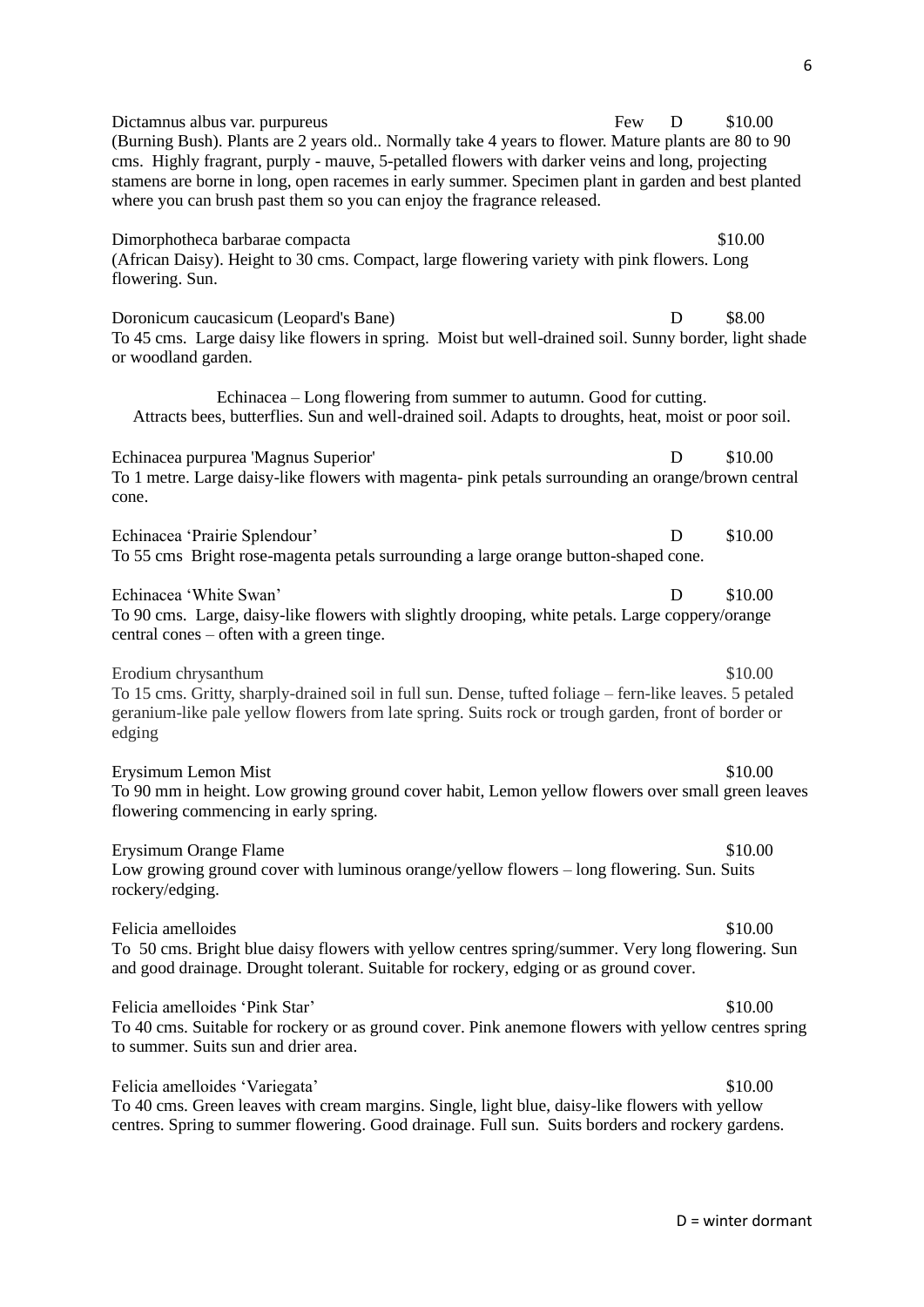| Fragaria 'Lipstick'<br>(Ornamental Strawberry). To 15 cms. Bright lipstick-red flowers from spring onwards. Small bright<br>red, edible strawberries. Sun or part shade. Evergreen.                                                                                             | \$9.00    |
|---------------------------------------------------------------------------------------------------------------------------------------------------------------------------------------------------------------------------------------------------------------------------------|-----------|
| Gentiana lutea<br>D<br>(Rare). To 1.2 metres. Whorled clusters of yellow flowers in summer. Suits sun/light woodland area.<br>Moist well-drained soil.                                                                                                                          | \$10.00   |
| Gentiana triflora 'White Magic'<br>D<br>To 20 cms. Clump forming with strong upright stems and numerous tubular white flowers in summer.<br>Sun or dappled shade, keep moist. Great for borders, pots and rockery.                                                              | \$10.00.  |
| Geranium 'Annette'<br>D<br>To 30 cms. Ground cover. Prolific violet blue flowers spring to end of summer. Deeply dissected<br>leaves. Deadhead to prolong flowering. Sun or shade.                                                                                              | \$12.00   |
| Geranium x magnificum<br>D<br>Very popular variety. Clumps of handsome dark green foliage, which colours well in autumn. The<br>flowers are rich violet-blue, heavily veined on 60 cm stalks in midsummer. Sun/part shade.                                                      | $$9.00$ . |
| Geranium ononianum 'Hollywood'<br>D<br>To 75 cms. Largest growing form of G. oxonianum. Shiny green leaves with dark reddish markings.<br>Small pink flowers with magenta veins. Ground cover. Sun or shade.                                                                    | \$12.00   |
| Geranium 'Philippe Vapelle'<br>Few<br>D<br>To 40 cms. Felt-like, grey/green leaves. Soft lilac blue flowers with prominent veining. Distinctive<br>flower shape, the petals being wide spaced with blunt ended triangular outlined petals. Sun/Part shade.                      | \$10.00   |
| Geranium x 'Johnston's Blue'<br>D<br>To 45 cms. Rich sky-blue flowers that fade to pear grey as they mature, blooming from spring to<br>autumn. Sun/part shade. Great for cottage gardens, containers, borders. Attracts bees and butterflies.                                  | \$8.00    |
| Geranium 'Summer Snow'<br>D<br>To 45 cms. Small, pure white flowers with deeply notched petals on long, dividing stems. Very long<br>flowering. Suits sun. Ground cover variety.                                                                                                | \$9.00    |
| Geranium wallichianum 'Buxton's Variety'<br>D<br>Large blue flowers in summer. Nice red veining. Sun.                                                                                                                                                                           | \$9.00    |
| Geum 'Firestorm'<br>To 50 cms. Stunning with bright, tangerine orange, double flowers. This vigorous, compact and long<br>blooming plant is easy to grow in almost any garden. Sun. 1 litre.                                                                                    | \$10.00   |
| Geum 'Jess'<br>To 25 cms. Frilly peach apricot semi-double flowers in spring. Sun or part shade.                                                                                                                                                                                | \$10.00   |
| Geum Mrs Bradshaw.<br>To 75 cms. Low clump of coarse green leaves, with branching stems. Scarlet-red, semi-double blooms<br>late spring to late summer. Removing spent flowers regularly will encourage new flowers. Excellent<br>cut flower. Sun or light shade. Large plants. | \$11.00   |
|                                                                                                                                                                                                                                                                                 |           |

"All that is gold does not glitter. Not all those who wander are lost: the old that is strong does not wither, Deep roots are not reached by the frost." — J.R.R Tolkien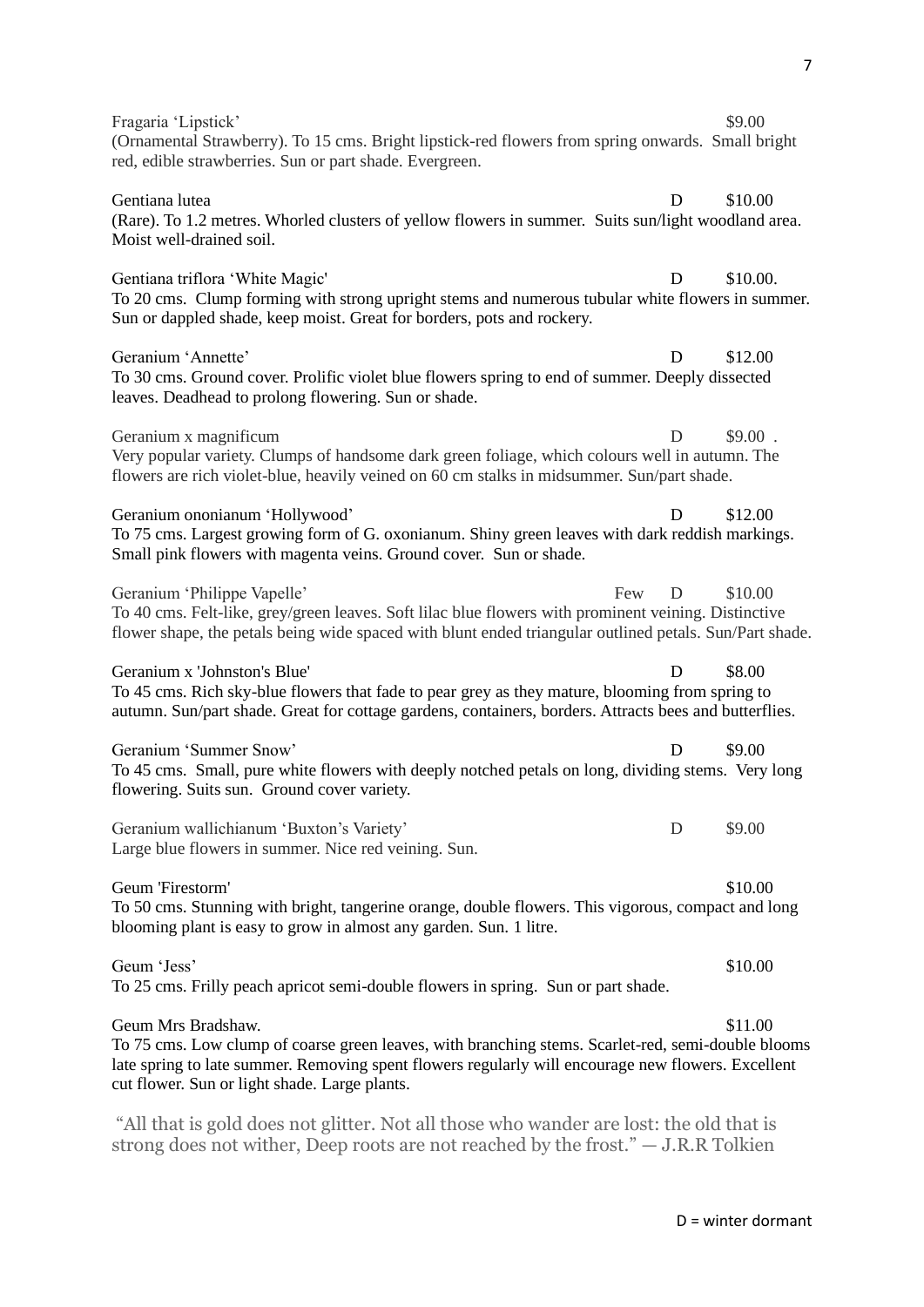Geum rivale 'Lemon Drop'  $$9.00$ To 15 cms. Mostly light yellow/lemon. The odd one could have a flush of pink. Bell-like flowers. Sun, light shade. Geum rivale Roseum  $$10.00$ Dwarf in nature with small salmon pink hooded flowers. Very cute! Sun or part shade. Well-drained soil. Rockery or front of border. Flowers in spring and again spasmodically summer to late autumn. Geum Tempo Yellow Few \$10.00 To 50 cms. Semi-double flowers mid-spring to summer. Masses of yellow to apricot blooms. Tidy, clump forming. Sun or part shade and well-drained soil Gypsophila 'Letchworth Rose'  $$10.00$ To 20 cms. Rose pink flowers. Ground cover. Great for rockery or over edging. Superior variety. Gypsophila repens rosea  $\degree$ Lovely ground cover with pink flowers from spring onwards. Sun. Helianthemum Ben Ledi \$11.00 Evergreen, glossy dark green leaves. Height to 20 cms. Alpine or rock plant. Suitable for over edging. Sun and well-drained soil. Saucer shaped red flowers late spring to summer. Large pots. Incarvillea delavayi **Few D** \$12.00 (Garden Gloxinia) – To 60 cms. Stunning, large, bright pink trumpet flowers from late spring. Deeply-cut, green foliage. Excellent drainage required. Grow in rock garden or raised bed. Excellent for cutting. Sun or part shade. Incarvillea delavavi alba D \$12.00 35 cms. Masses of large, pure white trumpet shaped flowers from late spring. Cut back after flowering so this will rebloom. Bold, divided leaves. Sun. Moist,well-drained soil. Nice for pots. Stunning. Japanese Irises – Stunning large flowers in summer. Sun and moist soil Suitable for around water features, ponds, and in garden borders. Clump forming. Iris ensata 'Geisha Girl'. Channel and the contract of the contract of the contract of the contract of the contract of the contract of the contract of the contract of the contract of the contract of the contract of the con To 1 metre-may need trimmed to courier. White with lovely purple veining and yellow flares. Iris Higo 'Galatea' Few D \$10.00 To 75 cms. Pale blue with darker flecks. Iris siberica  $\frac{11.00}{2}$ To 60 cms. White flowers with yellow hafts in summer. Unnamed. Sun and good drainage. Iris tall bearded Violet/Black and Purple  $$10.00$ Large rhizomes. Stunning variety. Sun and good drainage. a beautiful tall bearded Iris - unnamed. Jasione laevis \$9.00 To 15 cms. Low growing with lovely dense clusters of blue flowers in summer. Open sun.  $Kniphofia - Peachv colour$   $$10.00$ Height to 1 metre. Very pretty peachy colour and suitable for a dry, sunny postion. Very long flowering. Suits sandy soils. Large plants.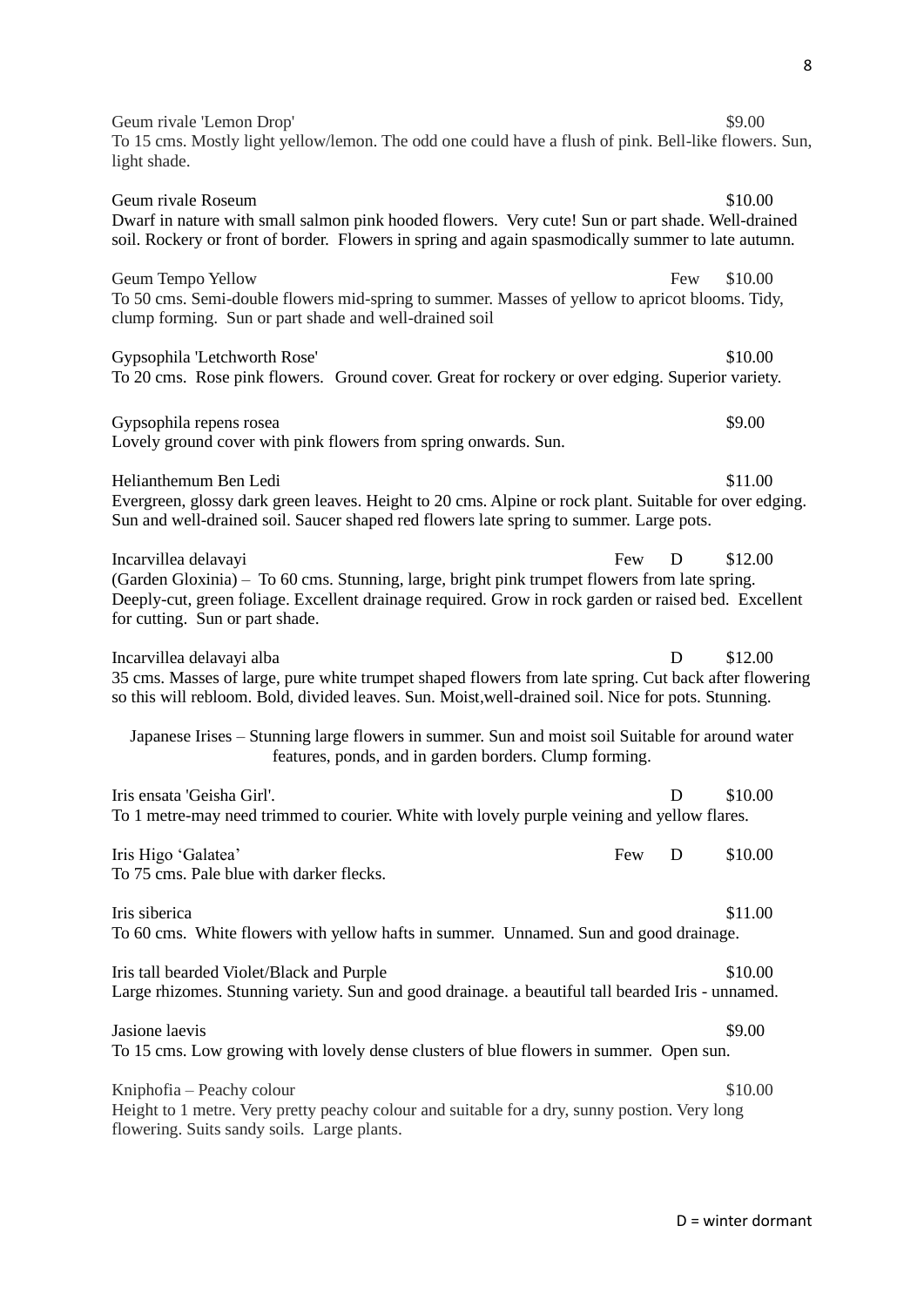| Lathrys latifolius 'Pink Pearl'                                                                                                                                                                                                                                                                              | D | \$9.00  |
|--------------------------------------------------------------------------------------------------------------------------------------------------------------------------------------------------------------------------------------------------------------------------------------------------------------|---|---------|
| Lovely pale pink flowers in summer. Sun/part shade. Climber. Best on fence or trellis as it naturally<br>twines. Fertile humus rich, well drained soil. Fully hardy. Large.                                                                                                                                  |   |         |
| Lathrys latifolius 'Red Pearl'<br>Rare perennial sweet pea. Heavy trusses of bright carmine red, fleshy, substantial flowers on long<br>strong stems in summer. Climber. Sun or partial shade. Fertile humus rich, well-drained soil. Large.                                                                 | D | \$9.00  |
| Lathrys latifolius 'White Pearl'<br>Large white flowers in summer. Climber. Sun. Large.                                                                                                                                                                                                                      | D | \$9.00  |
| Lysimachia congestiflora<br>To 15 cms. Mat forming ground cover. Showy cup-shaped, 5-petaled, yellow flowers from late<br>spring-summer. Part or full shade, moist soil. Suitable for edging, rock garden, waterside garden.                                                                                 | D | \$9.00  |
| Paeonia Pink - double<br>1 to 1.2 metres in height. Deep pink, fully double flowers. 2+eyes or buds.                                                                                                                                                                                                         | D | \$15.00 |
| Oriental Poppies have large cup-shaped flowers from late spring. Sunny, well-drained position.<br>Ground cover. May have light second flowering. 60 to 80 cms.                                                                                                                                               |   |         |
| Papaver orientale 'Doubloon'                                                                                                                                                                                                                                                                                 | D | \$9.00  |
| Oriental Poppy. Glowing, orange, semi-double flowers with black centres from late spring. Sunny<br>well-drained position. Ground cover. May have light second flowering. To About 60 cms in height.                                                                                                          |   |         |
| Papaver orientale 'Prince Charming'<br>60 cms. Large orange and white flowers with orange edge and black tasselled centre.                                                                                                                                                                                   | D | \$9.00  |
| Papaver orientale 'Princess Victoria Louise'<br>Always popular and continues to sell out. 70-80 cms. Really large, salmon pink flowers late<br>spring/early summer-very stunning. Sun. Easy to grow.                                                                                                         | D | \$10.00 |
| Phlomis tuberosa 'Bronze Flamingo'                                                                                                                                                                                                                                                                           | D | \$10.00 |
| Rare. Abundant lavender pink hooded flowers on dark burgundy stems from late spring to summer.<br>Specimen plant. Sun and well-drained soil with medium moisture. Tolerates some drought. Attractive<br>to bees and butterflies.                                                                             |   |         |
| Phlox paniculata 'Le Madhi'<br>Few                                                                                                                                                                                                                                                                           | D | \$10.00 |
| To 90 cms. Large heads of purply fragrant flowers in summer. Sun or light shade. Sent trimmed.                                                                                                                                                                                                               |   |         |
| Phygelius Deep Rose<br>To 1 metre. Emerging red stems turn green. Showy clusters of fuschia-like flowers spring to autumn<br>Raspberry coloured tubular flowers with internal white stripes. Great for cutting. Sun to part shade.<br>Great for banks, garden borders, woodland areas. Hardy to -10 celsius. |   | \$12.00 |
| Phyteuma scheuchzeri<br>Low mound of narrow blue-green leaves. Taller stems hold spiky ball-shaped clusters of deep blue<br>flowers in summer. Rich moist soil and good drainage. Excellent rock garden or edging plant.                                                                                     | D | \$9.00  |
| Pyrethrum Double Pink<br>Beautiful fully double variety that grows to about 50 cms in height. Sun and good drainage.                                                                                                                                                                                         | D | \$12.00 |
| "For all things produced in a garden, whether of salads or fruits a poor man will eat                                                                                                                                                                                                                        |   |         |

"For all things produced in a garden, whether of salads or fruits, a poor man will eat better that has one of his own, than a rich man that has none." — J. C. Loudoun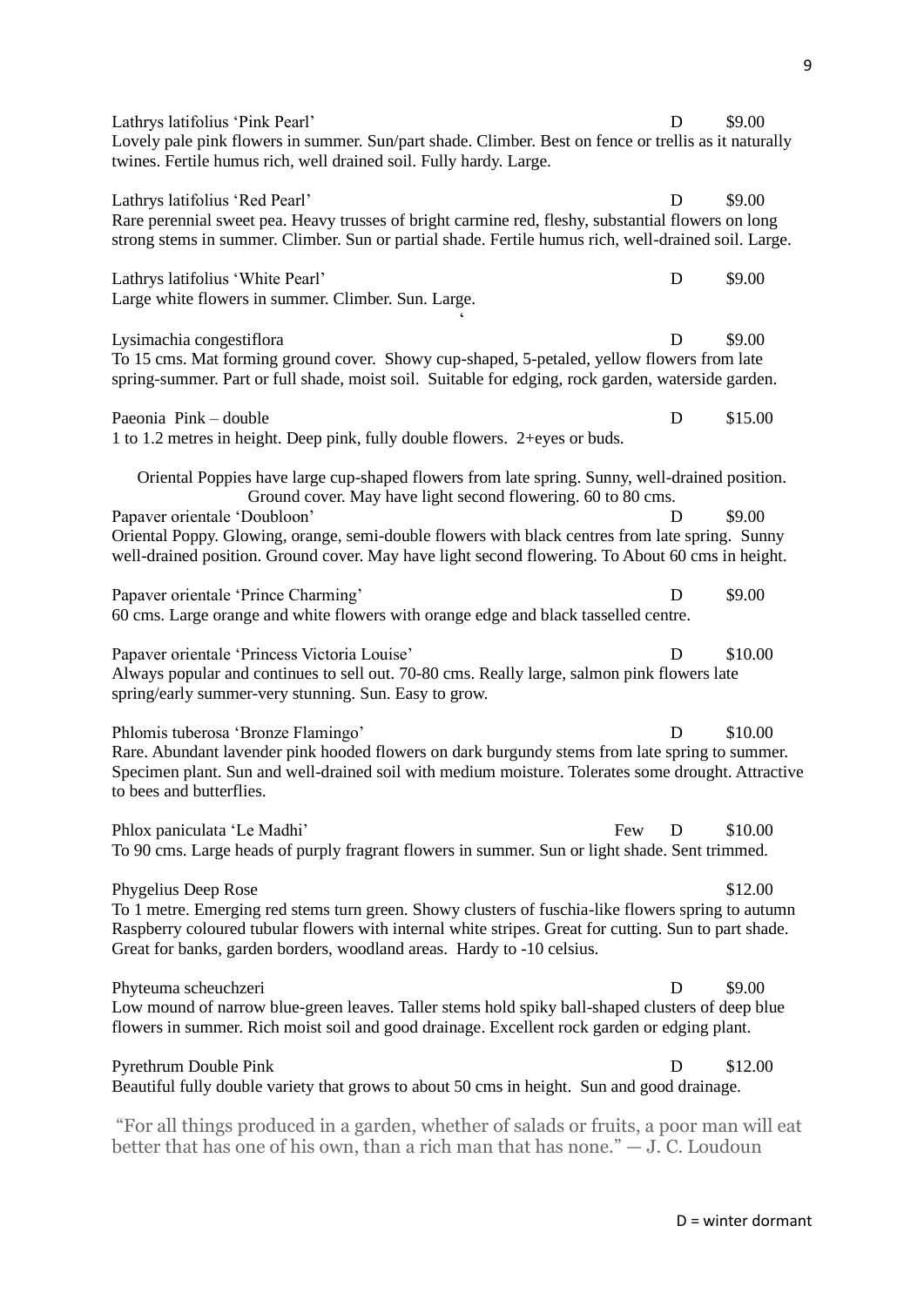| Ratibida pinnata<br>Few<br>1.2 metres. (Yellow Coneflower). Showy yellow flowers with droopy soft yellow rays. Cone-like<br>green centres. Attracts insects. Drought tolerant. Excellent cut flower. Sun or part shade.               | D | \$10.00 |
|---------------------------------------------------------------------------------------------------------------------------------------------------------------------------------------------------------------------------------------|---|---------|
| Salvias are long flowering, showy, highly fragrant plants for sunny borders.<br>Good drainage. Attract bees.                                                                                                                          |   |         |
| Salvia Bright Red<br>Unnamed but a very good bright red variety that is well worth a spot in your sunny garden.                                                                                                                       |   | \$9.00  |
| Salvia Bulleyana<br>To 75 cms. Racemes of purple lipped, lemon-yellow flowers throughout summer. The leaves are large,<br>deep-green, ovate or trinagular-ovate, deeply wrinkled and slightly hairy. Sun, good drainage.              | D | \$9.00  |
| Salvia Castanea<br>To 60 cms. The $25 - 37$ mm flowers grow in whorls on an inflorescence about 30 cms long. Castanea,<br>which means 'chestnut coloured', refers to the purplish-maroon flowers. Fragrant foliage. Sun.              | D | \$9.00  |
| Salvia x Jamensis 'Nachtlinder'<br>To 60 cms. Stunning with deep 2 tone purple flowers. Unusual colour -long flowering. Highly<br>fragrant Sun/part shade. Dead-heading promotes more growth and flowering.                           |   | \$9.00  |
| Salvia x jamensis 'Raspberry Royale'<br>Height to 70 cms. Stunning raspberry-purple flowers from late spring, over many months. Sun and<br>good drainage.                                                                             |   | \$9.00  |
| Salvia x jamensis 'Riverton Red'<br>To 70 cms. Purply red flowers in summer. Long flowering.                                                                                                                                          |   | \$9.00  |
| Salvia x jamensis 'Salmon Queen'<br>To 50 cms. Fragrant leaves and showy flowers that are a very good salmon colour. Flowers late<br>spring onwards. Long flowering. Sun and good drainage. Attracts bees and butterflies. Beautiful. |   | \$10.00 |
| Salvia x jamensis White                                                                                                                                                                                                               |   | \$9.00  |
| To 80 cms. Lovely with very fragrant pure white flowers down the stems from late spring to autumn.<br>Dead heading prolongs flowering time. Sun/partial shade and good drainage.                                                      |   |         |
| Sanguisorba tenuifolia 'Rubra'<br>To 80 cms. Long arching stems of slender bottlebrush-like flowers in summer. Lovely rosy-red colour.<br>Sun. Clump forming habit. 1 litre.                                                          | D | \$9.00  |
| Saxifraga crustata<br>Alpine. To 24 cms when in flower. Dense mat of grey green rosettes with silvery edging. Panicles of<br>small starry flowers with long yellowish-white petals. Rockery. Sun or light shade.                      |   | \$10.00 |
| Saxifraga x urbium 'London Pride'<br>An evergreen rosette former with spoon-shaped, waxy-edged leaves and tall airy spikes of starry<br>white flowers with a pink flush, white in summer. Sun.                                        |   | \$10.00 |
| Scabiosa caucasica Fama White<br>To 90 cms. Large frilly white blooms that are ideal for picking. Forms a compact mound which<br>flowers prolifically summer to autumn. Sun or part shade in containers or garden                     |   | \$10.00 |
| "Every gardener knows that under the cloak of winter lies a miracle." $-$ B Winkler                                                                                                                                                   |   |         |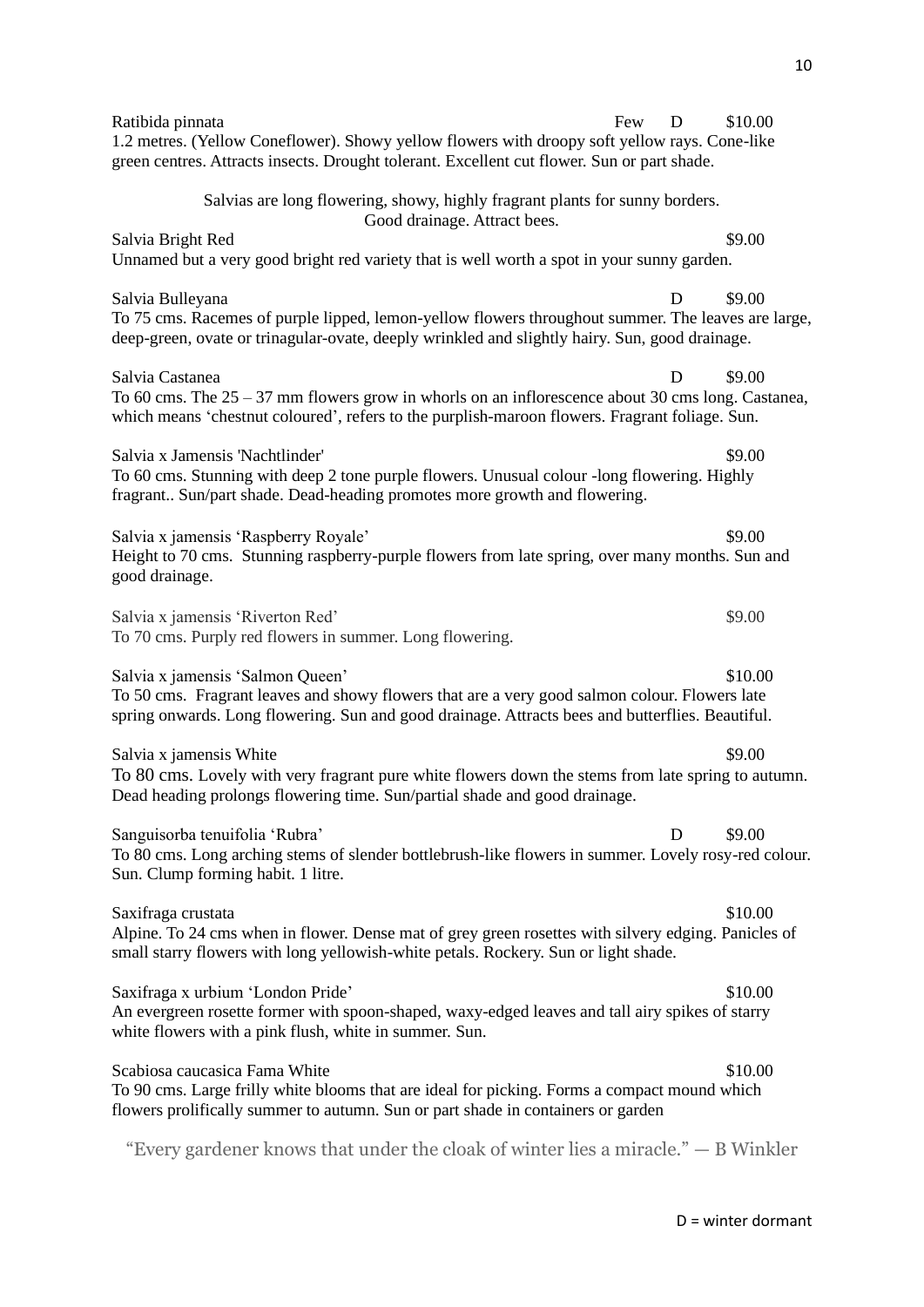Silene alpestris 'Flore Plena' D \$9.00 To 20 cms. Bright white buttons of double flowers held on thin wiry stems above narrow green foliage. Sun. Rockery. Very cute. Silene uniflora White  $\sim$  88.00 Low-growing and mat-forming with white flowers in summer - very long flowering. Sun or part shade. Suits rockery, edge of border or pots. Sisyrinchium californicum \$9.00 (Yellow-Eyed Grass). To 20 cms. Star-shaped, dark-veined, bright yellow flowers in summer. Long flowering. Clump forming. Sun. Suit coastal areas. Tolerates a little shade. Becomes drought tolerant Stachys nivea alba  $\Box$  \$8.00 25 cms. Whirled, stiff spikes of white flowers in summer. Good for edging or rockery. Sun. Stachys officinalis ssp. 'Nana D \$8.00 or 5 for \$35 Low growing foliage and to about 25 cms when in flower. Whirled, stiff spikes of unusual deep purply pink flowers in summer. Oblong leaves. Sunny border. Good for edging. 1 to 1.5 litre. Stokesia 'Peachies Pick' D \$10.00 To 45 cms. Autumn flowering with fluffy, cornflower-like blue flowers. Sun. Suits moist, sandy but well-drained soil, good drought tolerance. Rock garden, front of border, cottage garden. 1 to 1.5 litre. Verbascum chaixii 'Album'  $\qquad$  \$9.00 To 1 metre. Erect spikes bear dense white flowers studded with purple and orange 'eyes' Sun or light shade. Cut spent spike and new ones will be produced. Rich green leaves form a nice rosette. Veronica Dwarf Pink D \$9.00 Dwarf with bright pink flowers summer/autumn. Slow growing variety. Sun, well-drained soil. Veronica teucrium 'Trehane' D \$9.00 Golden-yellow leaves and spires of pale blue flowers in summer. Low growing ground cover, sun. Viola 'All Black' D \$9.00 To 20 cms. Stunning, velvet black flowers with a golden yellow eye spring/summer. Trim for a autumn flowering. Sun or light shade **Perennials – Shade** Aconitum (Monkshood) - may be 'Newry Blue' D \$8.00 Unnamed variety. 1.2 to 1.5 metres. Hooded purply blue flowers on very erect spikes early to mid summer. Unusually early for Aconitum. Great for back of border – best staked. Part shade, moist Anemone nemerosa Bracteata pleniflora D \$9.00 Woodland Anemone. Double white with green ruff. To 10 cms. Deep green foliage. Great for borders, rock gardens, tubs and in masses around the base of trees. Rich well-drained soil. Anemone nemerosa lavender blue  $\Box$  D \$9.00 To 10 cms. Pretty lavender blue flowers in spring. Deep green foliage. Ground cover for border, rock gardens, tubs and around trees. Rich well-drained soil. Semi-shade. Anemone nemerosa mixed D 9.00 May include blue, pale pink, white.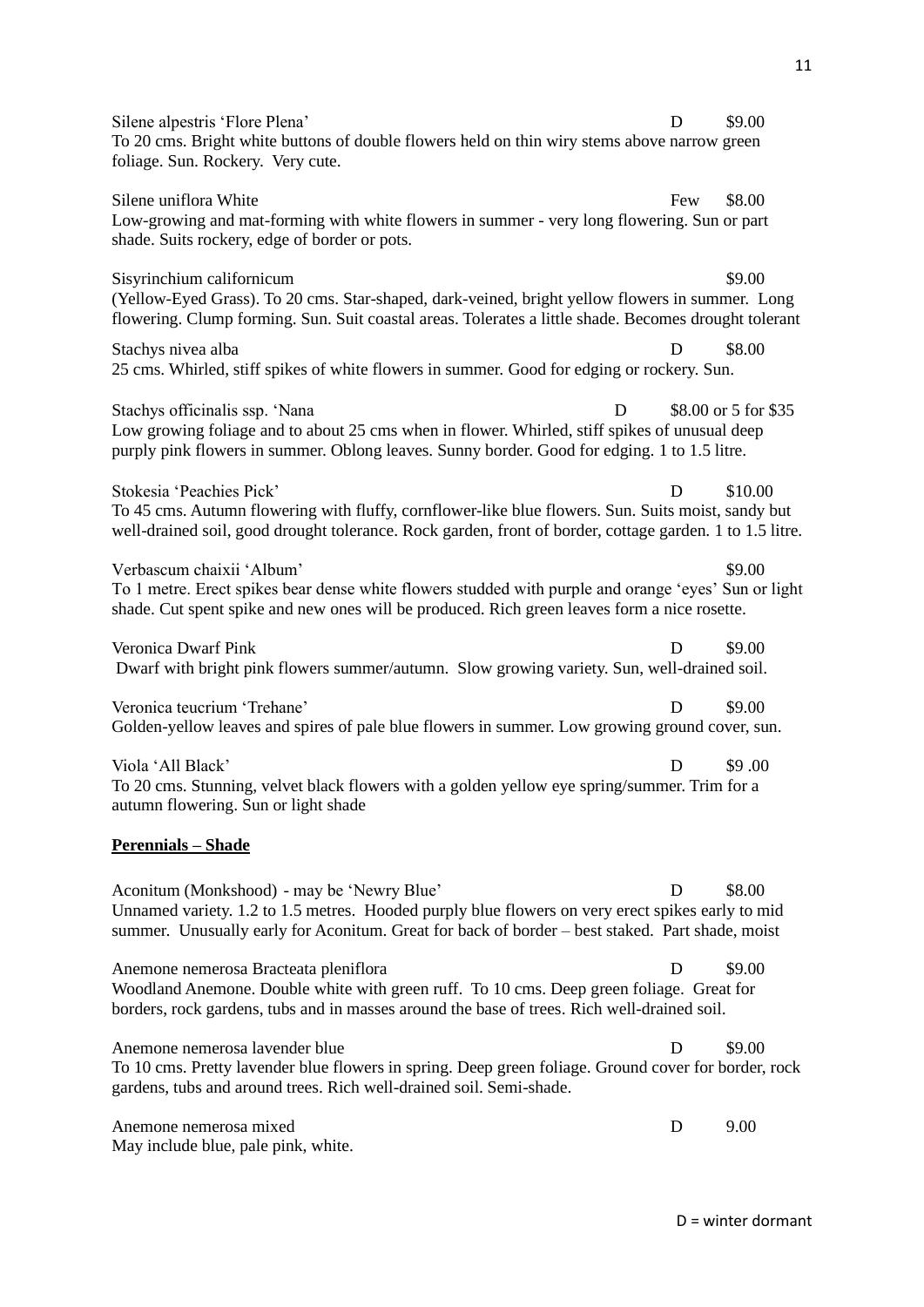Anemone ranunculoides **D** \$10.00 Woodland Anemone. Yellow flowers in spring. Part to full shade. Ground cover for under deciduous trees or shrubs. Easy to grow. Brunnera macrophylla **D** \$10.00 To 40 cms. Small, forget-me-not-like flowers of light blue with yellow centres above the heartshaped foliage. Ground cover for borders, woodland garden or naturalising along streams/ponds. Centaurea montana Few D 9.00 Perennial cornflower. To about 40 cms. Deep blue spidery flowers from spring. Sun or part shade. Centaurea ossaea - White **D** \$9.00 Species. Dwarf variety. Sun or part shade. Corydalis Lutea D \$9.00 To 40 cms. Ground cover. Mounds of green ferny foliage. Beautiful golden yellow flowers for months. Useful at base of woody trees/shrubs. Part shade, good drainage. Filipendula palmata 'Rubra' Few D \$9.00 1.2 to 1.5 metres. In mid summer produces pale to light pink flowers in feathery corymbs to 20 cms across on simple or branching stems. Moist soil, sun or part shade. Herbaceous border or woodland. Francoa sonchifolia \$9.00 (Bridal Wreath). Dark green leaves to 30 cms. Spikes to 70 cms with pale pink flowers with deeper pink veins. Sun/part shade. Good cut flower. Geranium endresii D \$9.00 To 45 cms. Leafy semi-evergreen clumps of slightly shiny green foliage. Many funnel shaped pink flowers from spring to autumn. Sun/semi-shade. A cut back in mid-summer promotes fresh new growth and more flowers. Geranium pratense f albiflorum D  $\qquad$  \$9.00 To 50 cms. Deeply divided leaves, hairy stems with pretty white flowers. Sun/part shade. Clump forming. Hepatica lavender blue  $$12.00$ 10 cms in height. Open bowl shaped lavender blue flowers to 2.5 cms across, each with 6-7 sepals are borne late winter - spring, mainly before the leaves. Part shade. Rock or woodland garden. Hepaticas Mixed  $$12.00$ May includes blue, purple, white, or pink shades. Winter to spring flowering. 'Jewels of spring' Omphalodes Kuzinskyana \$9.00 Evergreen with small blue flowers over many months. Some shade best. Omphalodes 'Starry Eyes' D \$10.00 To 15 cms. Lots of small powder blue flowers edged and centred with white giving a starry appearance. Dry shade, woodland or pots. Peaty rich soil under trees ideal. Omphalodes verna Few D \$10.00 To 20 cms. Mat-forming with sprays of white-eyed, bright blue flowers in spring. Some shade. "If we had no winter, the spring would not be so pleasant."  $-$  A Bradstreet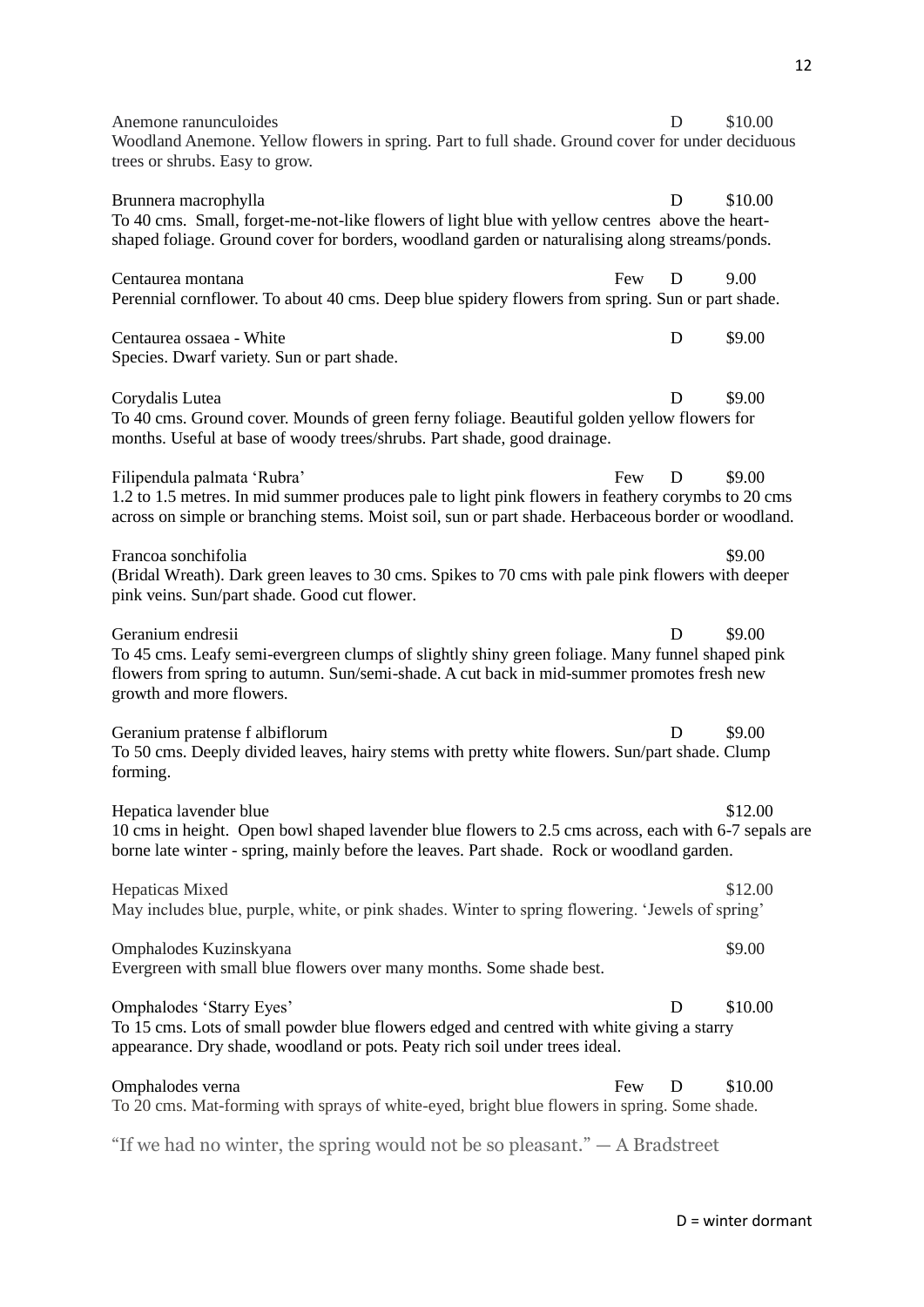Phlomis russeliana (Jerusalem Sage) D \$9.00 Mature plants have 1 metre stems with whorls of pale yellow, hooded flowers from summer to autumn. Sun or part shade and good drainage. Drought tolerant once established. Excellent cut flowers. Winter flower stems attractive in floral work. 2.5 litre pots \$12.00 Polygonatum species D \$10.00 Low growing. Soft yellow flowers in summer. Some shade best. Primula Barnhaven  $$10.00$ Height 20 cms. Purply Blue. Beautiful fully double, rose-like booms from late winter to spring. May have a second flowering. Some shade. Primula 'Cowhichan' \$9.00 Rich velvety red colour. Height to 15 cms. Part shade - spring to summer flowering. Primula sikkimensis D \$10.00 To 60 cms. Large, fragrant, flared, pale yellow bell-shaped flowers above dense rosettes of crinkled and toothed leaves. Rare species, almost as large as the "Giant Himalayan Cowslip". Primula veris Mixed  $\text{9.00}$ Spring flowering. Some are mixed colours. I have some orangy/yellow and red varieties labelled accordingly. Let me know any preference. Some shade and good drainage. Primula Victoriana – Lace \$12.00 Mixed – mostly maroon or purple flowers on short stems. Blooms have prominent golden eyes, elegantly edged in gold or silver-white. Sun (cool climates) or part shade. Good drainage. Primula Wanda plant (English Primrose) Few \$10.00 To 15 cms. Stunning and smothered with large flowers in spring. Colours range from magenta, blue to red, pink, yellow and white. Rich, moist soil. Generally suits part shade. Pulmonaria angustifolia May be summer dormant D \$9.00 Low growing with pretty, blue flowers late winter to spring – ground cover that suits part or full shade. Flowers about the same time as snowdrops. Rudbeckia laciniata Trimmed D \$10.00 To 2 metres. Flowers are up to 10 cms across and cone-shaped with greenish-yellow centres and back tilted golden yellow rays. Sun/part shade. Moist, well-drained soil. Soldanellas mixed **Exercise Exercise Soldanellas mixed** Few \$9.00 Alpine. In spring, bears nodding, funnel shaped flowers with fringed petals. Some midday shade best or partial shade in warmer areas. Sharply drained soil. Suits shady crevices. Tricyrtis formosana D \$9.00 80 cms. Dark green leaf. Lavender white flowers with purple specs and yellow stamens March/April Tricyrtis hirta 'Tojen' D \$10.00 To 75 cms. Large orchid-like lavender flowers with yellow-throated bases summer/early autumn. Exotic looking for woodland borders and shade. Moist but well-drained soil in part/full shade. Tricyrtis – mixed D \$9.00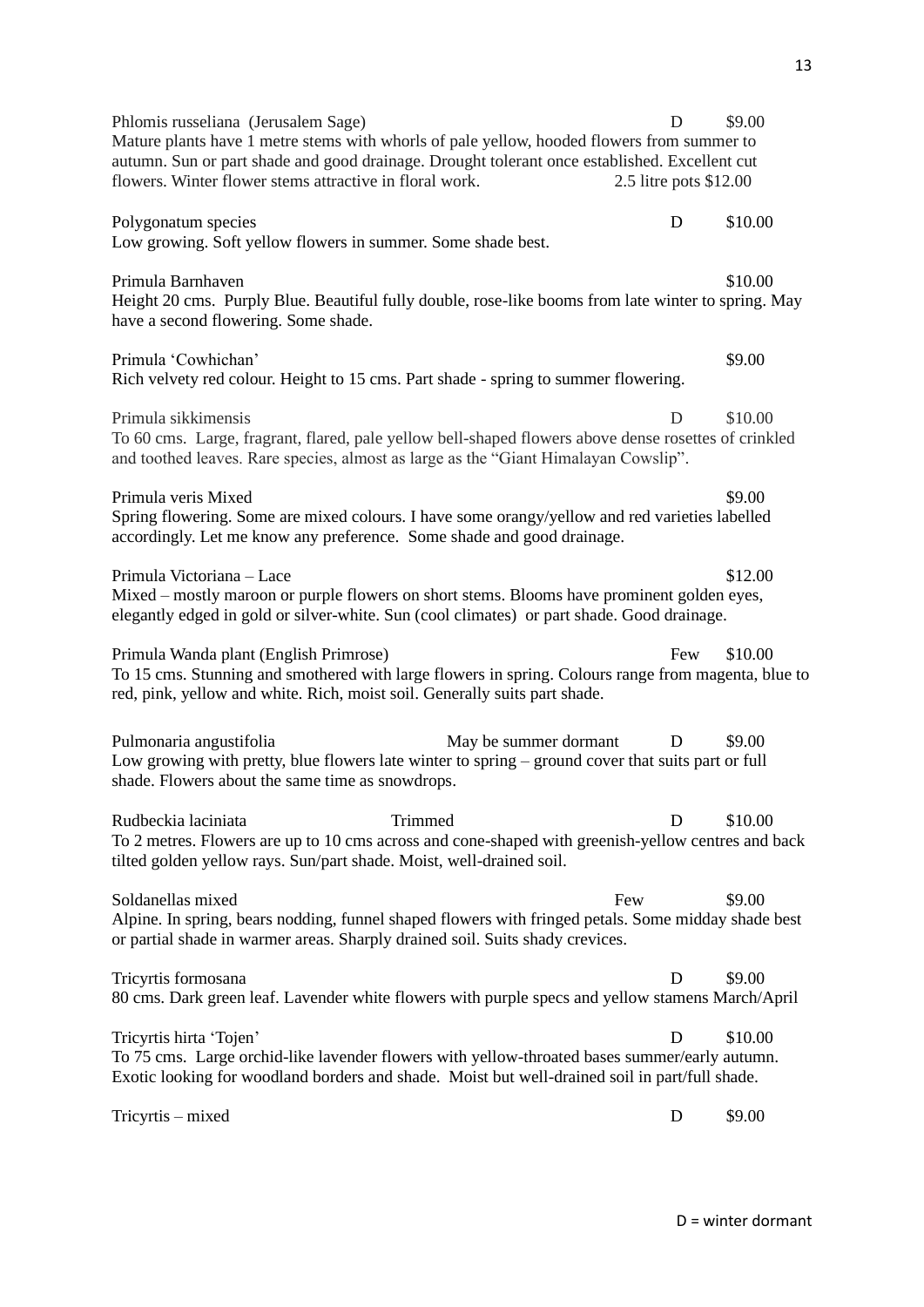| Tricyrtis formosana                                                                                                                                                                                                                                                                                                                                                                  | Few | D | \$15.00 |
|--------------------------------------------------------------------------------------------------------------------------------------------------------------------------------------------------------------------------------------------------------------------------------------------------------------------------------------------------------------------------------------|-----|---|---------|
| Stunning Toad Lily. Height to 80 cms. Beautiful flowers late summer. White but heavily overlaid<br>deepest purple. Great for shady woodland or perennial border. Well drained, rich and moist soil.                                                                                                                                                                                  |     |   |         |
| Viola 'All Black'<br>To 20 cms. Velvet black with gold eye. Sun or part shade. Trim back for repeat flowering.                                                                                                                                                                                                                                                                       |     | D | \$9.00  |
| Viola biflora<br>Yellow. Suits shade and moisture - self seeds.                                                                                                                                                                                                                                                                                                                      |     | D | \$8.00  |
| Viola sororia 'Freckles'<br>White blooms speckled with violet in spring. Heart shaped leaves. Leaves/flowers edible. Self sows.                                                                                                                                                                                                                                                      |     | D | \$8.00  |
| <u> Perennials – Foliage</u><br>Arisarum procumbens (Mouse Plant)<br>Deep green, glossy, arrowhead leaves. In spring, long-tailed, brown and white flowers that suggest<br>mice doing handstands in the greenery. Ground cover. Goes dormant in hot weather. Partial shade.                                                                                                          | Few | D | \$8.00  |
| Aruncus diocus<br>To 1.5 metres. Many dramatic plumes composed of tiny, white flowers in autumn. Light shade and<br>moist soil. Suits by water.                                                                                                                                                                                                                                      | Few | D | \$12.00 |
| Centaurea dealbata<br>To 60 cms. Very pretty dark pink flowers over divided foliage. Sun or part shade. Tolerates drier<br>conditions. Attracts bees and butterflies                                                                                                                                                                                                                 |     | D | \$12.00 |
| Dicentra cucullaria Pink<br>To 30 cms. Spring emerging fern-like leaves with arching stems carrying dusky pink blooms. Ground<br>cover for part/full shade. Woodland.                                                                                                                                                                                                                | Few | D | \$11.00 |
| Dracunculus vulgaris<br>Corms are 2-3 cms in width. (Dragon Lily). Large purple spathe and spadix. Unpleasant smell when<br>in flower. The large palmate leaves have occasional cream flecks along the veins. Tolerates some<br>shade but prefers full sun; it can also withstand drought but benefits from a little watering. The plant<br>prefers a humus-rich, well-drained soil. |     | D | \$10.00 |
| Epimedium x versicolor 'Sulphureum'<br>To 40 cms. Creamy lemon flowers. Ground cover for dry shade. Foliage plant taking on some nice<br>autumn colours.<br>10 pieces sent barerooted in damp newspaper - \$35.00                                                                                                                                                                    |     |   | \$9.00  |
| Helleborus argutifolius 'Pacific Frost'<br>To 40 cms. Ivory coloured flowers. Evergreen, variegated, speckled leaves. Dry, well-drained soil.<br>Open woodland, light shade.                                                                                                                                                                                                         |     |   | \$15.00 |
| Geranium 'Katherine Adele'<br>To 30 cms. Compact with beautiful brown markings on leaves and pretty pink flowers. Suitable for<br>part shade, woodland conditions. Fertile well-drained soil.                                                                                                                                                                                        |     | Ð | \$9.00  |
| Geranium pratense Victor Reiter strain<br>(Cranesbill). 45 to 60 cms. Large, deeply cut leaves, with a rich purple shading in the spring, later<br>fading more to green as the plants begin to bloom. Cup-shaped, violet-blue flowers spring/summer.<br>Suits mixed container, borders, woodland or as edging. Specimen plant. Sun or part shade.                                    | Few | D | \$9.00  |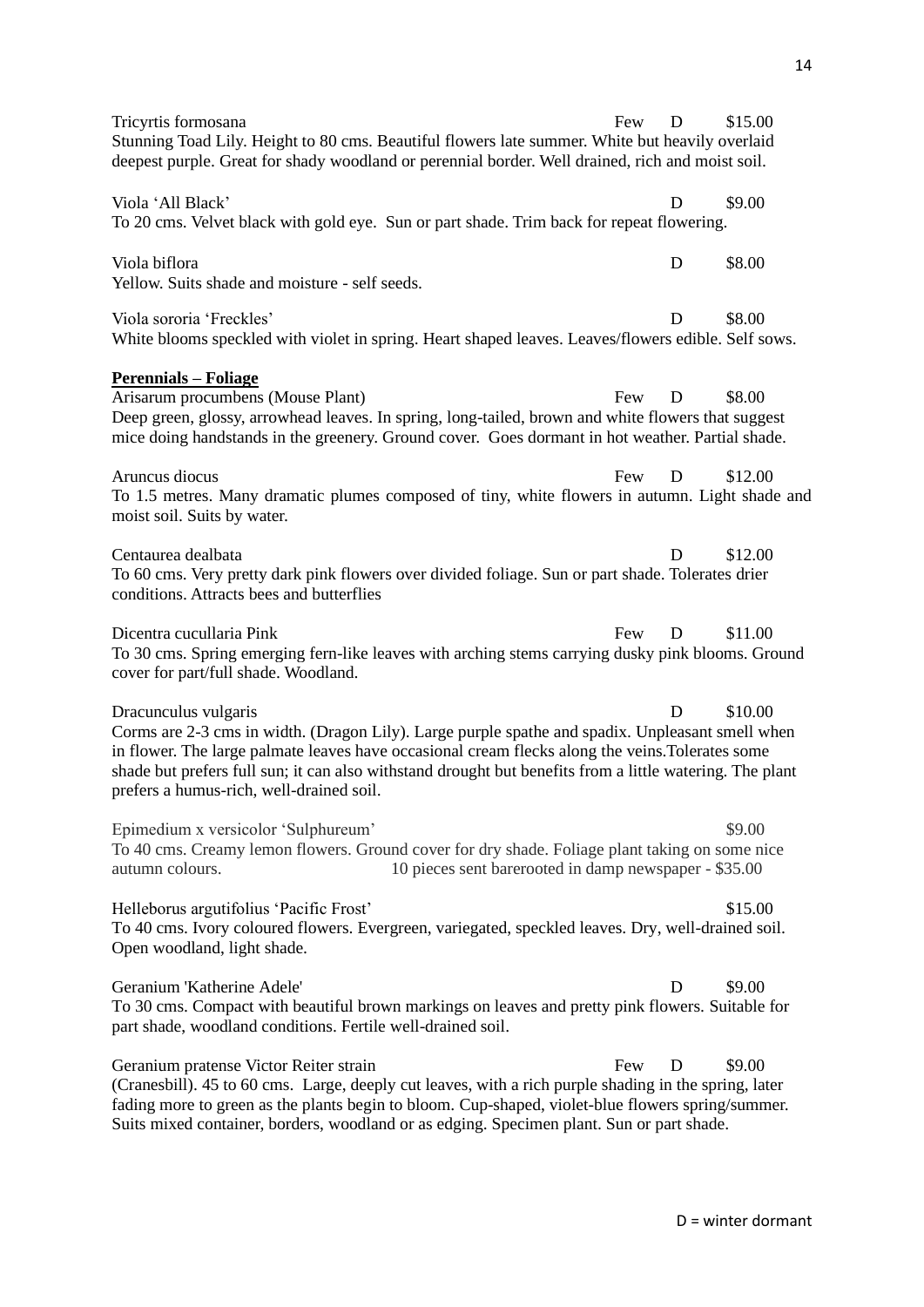| Hosta 'Aphrodite'                                                                                                                                                                                                                                                                                                                | D | \$15.00 |
|----------------------------------------------------------------------------------------------------------------------------------------------------------------------------------------------------------------------------------------------------------------------------------------------------------------------------------|---|---------|
| To 60 cms. Double white flowers. Glossy, light green leaves. Racemes of fragrant, double, white<br>flowers late summer/autumn.                                                                                                                                                                                                   |   |         |
| Hosta 'Big Daddy'<br>To 90 cms. Part to full shade. Tolerant of wet soil. One of the best blue varieties with nearly rounded<br>and cupped leaves with an abrupt tip. The glaucous-blue foliage has an interesting, puckered effect.<br>Near white flowers in summer.                                                            | Ð | \$15.00 |
| Hosta 'Crispula'<br>To 60 cms. Slower growing. Variegated green and creamy white leaves. Pale lavender flowers.                                                                                                                                                                                                                  | Ð | \$15.00 |
| Hosta 'Empress Wu'<br>To 1.2 metre. Largest variety available. Impressive with huge, thick, dark green leaves. Reddish violet<br>flowers in summer. Moist shade.                                                                                                                                                                 | D | \$15.00 |
| Hosta 'Fire Island'<br>To 40 cms. Brilliant yellow leaves accented by bright red petioles in spring. Leaves become gently<br>rippled with some corrugation at maturity. Best with morning sun and dappled shade later in the day.<br>Lavender flowers in summer.                                                                 | D | \$15.00 |
| Hosta 'Fragrant Blue'<br>To 50 cms. Chalky blue leaves with some corrugation. Holds blue colour well into the season. Light<br>lavender flowers summer.                                                                                                                                                                          | D | \$15.00 |
| Hosta 'Kiwiskyscraper'<br>To 1 metre. Rich blue-green, thick foliage in a distinctly upright large mound. Great background or<br>specimen plant. Moist, rich soil and part to full shade.                                                                                                                                        | Ð | \$15.00 |
| Hosta 'Little Jim'<br>To 22 cms. Wavy, lance-shaped medium green leaves with yellowish-white streaking. Green, gold and<br>white. Purple flowers. Some shade. Good drainage.                                                                                                                                                     | D | \$12.00 |
| Hosta Raspberry Sundae<br>To 30 cms. Compact with beautiful variegated leaves. These start off cream and green, lightening and<br>brightening to white with maturity. Fascinating deep burgundy petioles, leaf bases and flower stalks.<br>The red pigmentation in the foliage is stunning. Deep lavender purple flowers. Shade. | D | \$15.00 |
| Hosta 'Sieboldiana Glauca'<br>To 90 cms. Lovely blue-green heavily ribbed leaves. Droopy mauve bell-shaped flowers late summer.<br>Shade, moist humus rich soil. 1.5 to 2 litre pots                                                                                                                                             | D | \$15.00 |
| Hosta Treasure Trove'<br>To 50 cms. Light green with irregular margins of creamy yellow fading to white. Lavender flowers.                                                                                                                                                                                                       | D | \$15.00 |
| Hosta 'Viette's Yellow Edge'<br>To 50 cms. Heart-shaped dark green leaves with a yellow margin. Lavender flowers. Sun or shade.                                                                                                                                                                                                  | D | \$15.00 |
| Ligulaia reniformis<br>(Tractor Seat). To 1 metre. Bog plant. Huge kidney-shaped, glossy green leaves, like the tractor seats<br>of old. Excellent foliage plant-good landscape plant. Stems of yellow flowered daisies in summer.<br>Lovely for moist, shady gardens and on edge of ponds. May be semi-dormant in winter.       |   | \$12.00 |

"The colour of springtime is in the flowers, the colour of winter is in the imagination."-T Guillemets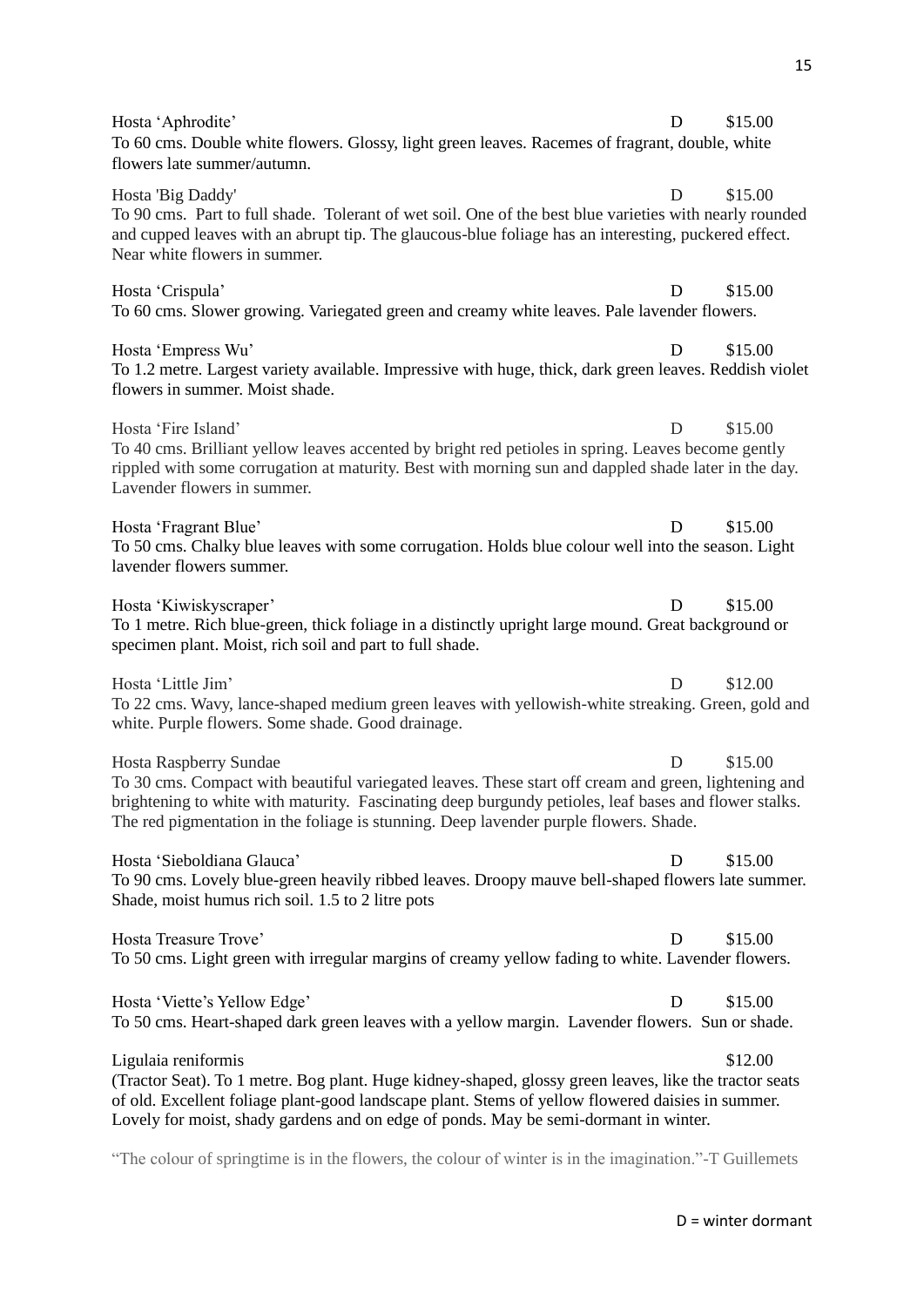Persicaria microcephala 'Red Dragon' D \$8.00 To 90 cms. Beautiful foliage. Pointy heart-shaped leaves are medium green with a silvery V-shaped marking and a bronze centre. Sprays of tiny white flowers late summer. Part or full shade. (Trimmed).

#### Podophyllum emodi B  $\qquad \qquad \text{P}$  \$9.00

To 50 cms. Trillium like, glossy green, mottled leaves that are deeply lobed. Light pink flowers and bright red/orange fruit. Good drainage. Dappled shade and moist soil. Foliage plant.

#### Podophyllum 'Spotty Dotty'  $\frac{1}{2}$  839.00

RARE SPECIMEN PLANT. 1.5 litre pots. To 45 cms. An exotic hybrid with huge, lobed umbrella shaped leaves which are splashed and spotted. Unusual maroon red flowers are followed by fleshy fruits (May apples). Woodland, rich moist soil. Full shade. Mainly winter dormant, may retain some leaves if given more protection.

| Primula sieboldii are about 20 cms in height and summer dormant. Leaves are pale green, wrinkled  |     |   |        |
|---------------------------------------------------------------------------------------------------|-----|---|--------|
| and covered in short hairs. Pretty flowers, often fringed, in spring. Part shade. Light woodland. |     |   |        |
| Primula sieboldii Bright pink                                                                     | Few |   | \$9.00 |
| Primula sieboldii Silver/pink-beautiful 2 tone colouring.                                         |     | D | \$9.00 |
| Primula sieboldii 'Snowflake' – White                                                             |     | D | \$9.00 |
| Primula sieboldii Lavender Blue                                                                   |     | D | \$9.00 |
|                                                                                                   |     |   |        |

Pulmonaria 'Sissinghurst White'  $$10.00$ 

To 30 cms. Heavily white-spotted ovate leaves. Pink buds. Clusters of funnel-shaped flowers in late winter or early spring, and often strikingly patterned leaves developing in summer. Grow in humusrich, fertile, moist but not waterlogged soil in full or partial shade.

Rodgersia podophylla and a control of the state of the state of the state of the state of the state of the state of the state of the state of the state of the state of the state of the state of the state of the state of th To 1 metre. Great architectural plant for moist, humus rich soil and some shade. Striking bronze coloured leaves in spring, going dark green through summer, then turning red in autumn. Masses of tiny creamy white flowers, sometimes flushed pink or red.

| Tricyrtis formosana 'Variegata'<br>Soft Lavender-pink flowers, heavily spotted in rose-purple. Variegated leaves. |   | \$9.00  |
|-------------------------------------------------------------------------------------------------------------------|---|---------|
| Viola Japonica (Japanese Violet)<br>White with purple veins. Deeply dissected leaves. Semi-shade, moist soil.     | Ð | \$8.00  |
| Other<br>Anemone nemerosa 'Wisley Pink'<br>Pales pink flowers in spring. Some shade is best. Ground cover.        | Ð | \$10.00 |

Anemone siemanii D  $\qquad$   $\qquad$   $\qquad$  D  $\qquad$  \$10.00 Lemon flowers in spring. Ground cover for part or full shade. Suits under trees and shrubs.

Chiastophyllum oppositifolium - an alpine succulent.

Alpine succulent. To 15 cms.Unusual dangling yellow flowers with fleshy leaves which change colour from mid-green to red. Containers, rockeries and rock wall. Dappled shade. Good drainage.

Convallaria majalis D \$9.00 To 22 cms. Hanging bells produce highly fragrant white flowers in spring. Best in pots, tubs or large gardens. Ground cover for part shade best, moist soil.

"The more I garden the less I know, but the more pleasure I get from it." – M Don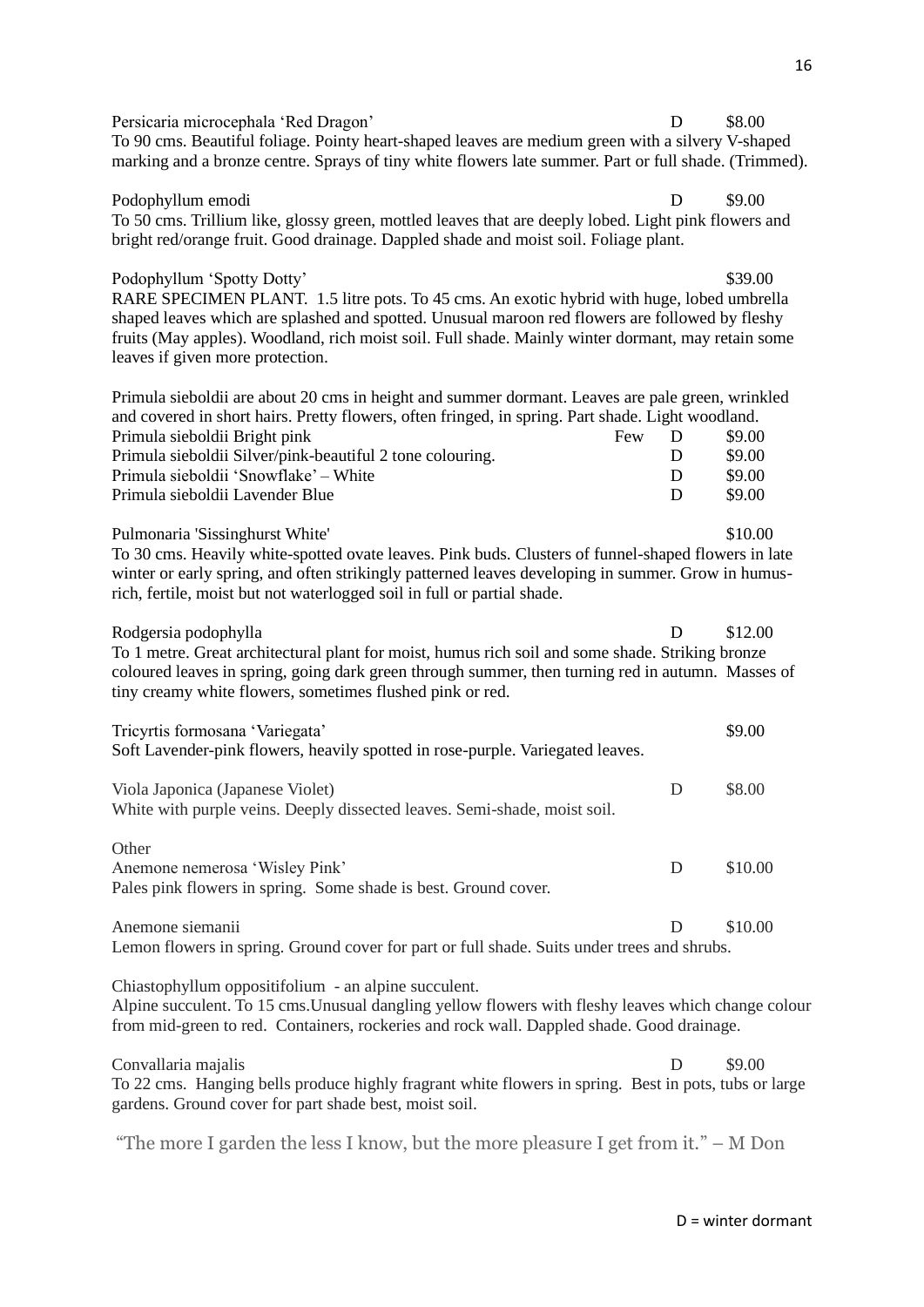Convallaria majalis Rosea D \$9.00 To 22 cms. Hanging bells produce highly fragrant pale pink flowers in spring. Ground cover.

Papaver orientale 'Empress of India' D \$10.00 Huge dark red, black blotched flowers from late spring. Sunny, well-drained position. Ground cover. May have light second flowering.